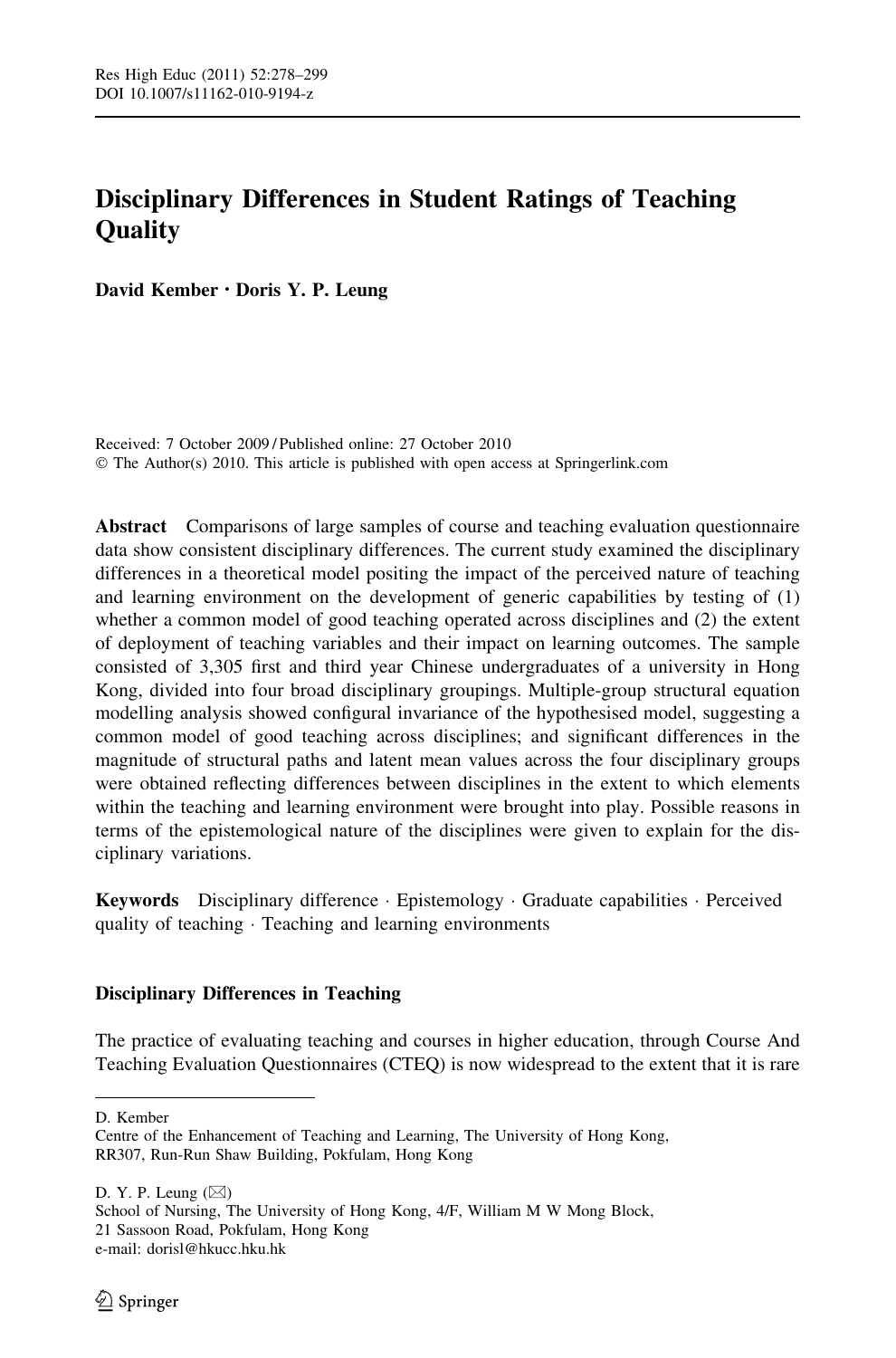to find colleges which do not routinely evaluate courses. As the practice has become so extensive, a substantial literature has developed. Several reviews have concurred that course evaluation questionnaires give quite reliable and valid measures of teaching effectiveness (Aleamoni [1999;](#page-19-0) Feldman [1996](#page-20-0), [1997](#page-20-0), [2007;](#page-20-0) Marsh [1987](#page-20-0), [2007](#page-20-0); Marsh and Dunkin [1997](#page-21-0); McKeachie [1997\)](#page-21-0).

For all the research, though, there is a well-substantiated finding which does not seem to have been adequately explained. Comparisons of large samples of CTEQ data consistently show disciplinary differences. Teaching in the arts, humanities and social sciences tends to receive higher ratings than engineering and science, with other discipline groupings in intermediate positions. As reviews have concluded that CTEQ data are valid and reliable, this seems to indicate that teaching quality varies between disciplines. There does not seem to be any consensus, however, as to whether this is the case and if so why.

Surveys or reviews of studies on teaching or course evaluation questionnaires commonly show variations in ratings by academic discipline. Feldman [\(1978](#page-20-0)) reviewed 11 studies which compared ratings across disciplines and found that the humanities and arts tended to be rated higher than sciences, engineering and business administration. Cashin ([1990\)](#page-19-0) analysed large data sets from two widely used course evaluation instruments in the US to find that ratings tended to be higher in the arts and humanities than in science, engineering and business. Barnes and Patterson ([1988](#page-19-0)) also produced closely related findings. There does, therefore, seem to be widespread evidence of disciplinary differences in ratings, with some consistency about which disciplines tend to receive better ratings. Arts, the humanities and the social sciences tended to be in a higher rated group, while science and engineering are on average lower. Other disciplines are intermediate or less consistent.

There is evidence of disciplinary differences on measures of teaching and learning other than CTEQ instruments. For example, both of the most widely used instruments for measuring approaches to learning have indicated disciplinary effects. Entwistle and Ramsden ([1983\)](#page-20-0) reported scores for the Approaches to Studying Inventory. English and history were higher on deep approach and lower on surface approach than physics and engineering. Biggs ([1987\)](#page-19-0) gathered data from a wide sample of Australian universities with the Study Process Questionnaire. Arts and science students had equal mean scores for deep approach in the first year, but in each subsequent year the arts students had higher mean scores.

The grouping of the disciplines has most commonly been interpreted using Biglan's ([1973\)](#page-19-0) classification of disciplines (e.g. Neumann and Neumann [1985\)](#page-21-0). Biglan proposed a  $2 \times 2 \times 2$  categorisation scheme for disciplines. The three distinguishing criteria were:

- degree of consensus on paradigm development, hard versus soft;
- presence of practical application, pure versus applied; and
- presence of living organisms, life versus non-life.

The research into disciplinary differences in ratings has most often drawn upon the hard versus soft distinction. This may be because the broad field of disciplinary research has most commonly examined research-related concepts and the behavior of the professoriate (e.g. Becher and Trowler [2001\)](#page-19-0). For undergraduate teaching, particularly in the initial years, these research-related constructs may not be particularly pertinent. For example, applied degrees commonly start by building a solid foundation of pure basic knowledge, leaving application to the final parts (Schön [1987](#page-21-0)).

The large survey by Cashin [\(1990](#page-19-0)) found that the disciplinary differences in ratings explained only a modest percentage of the variance, but of sufficient magnitude that the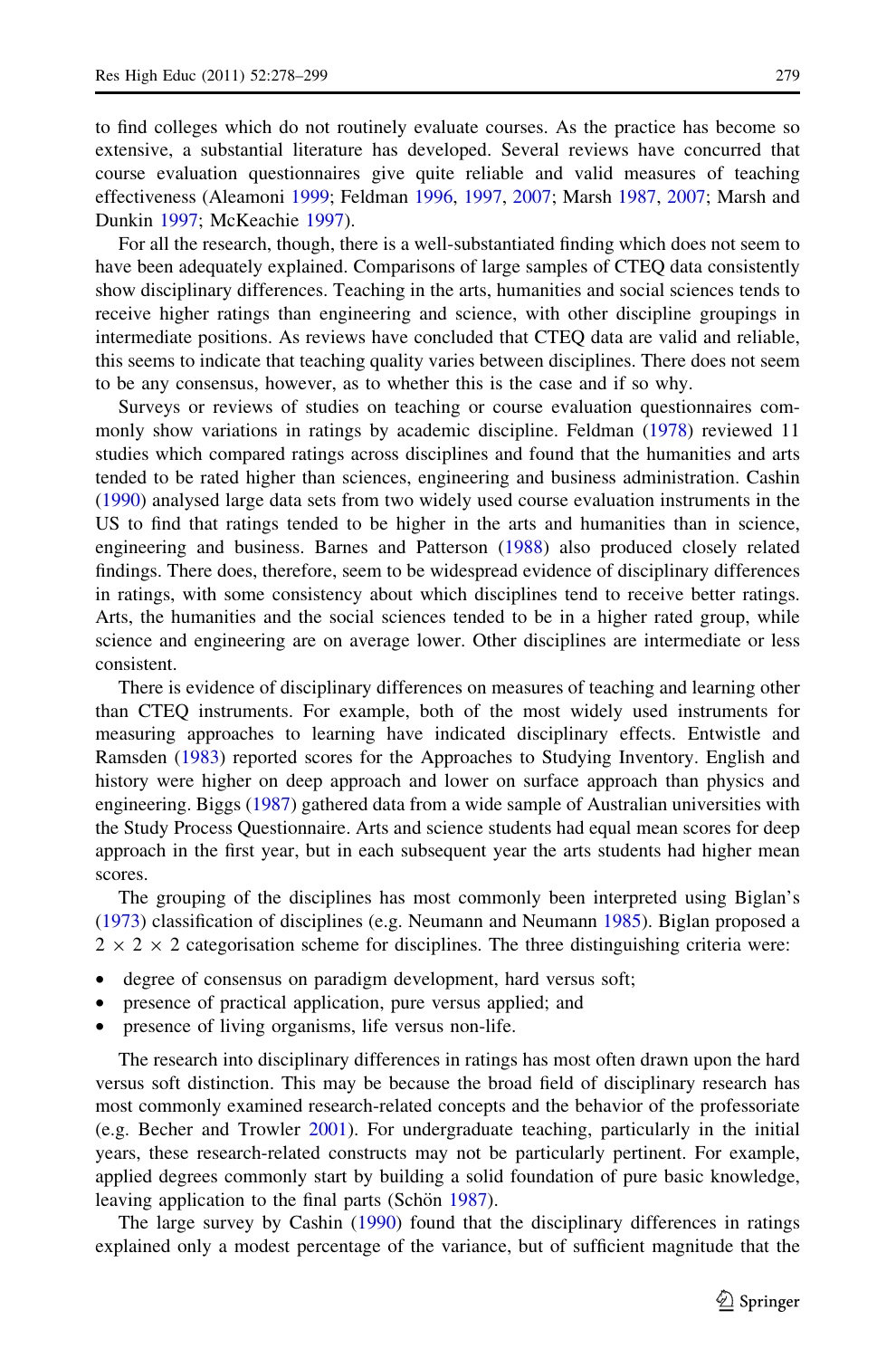effect could not be ignored. As pointed out by Kwan ([1999,](#page-20-0) p. 184) and Marsh [\(1987](#page-20-0), p. 309) the percentage of variance shows the strength of the relationship between variables and the explanatory power. However, a more practical issue is the absolute effect on ratings, because that is what is taken into account when teacher evaluation ratings are used in appraisal judgements. That is better measured by an effect size.

Kwan's ([1999\)](#page-20-0) study gives both the percentage of variance and effect sizes on the effects of factors on evaluation ratings. Discipline explained about 10% of the variance. Effect sizes for greatest differences between five discipline groupings were computed for each of the six scales in the particular CTEQ instrument. They ranged from 0.43 to 0.86 which means that disciplinary differences in CTEQ ratings have to be treated as quite appreciable effects according to the recommendation by Cohen ([1988\)](#page-20-0).

# Potential Explanations

As for attempted explanations for the disciplinary differences, the review of the teaching evaluation questionnaire literature by Marsh [\(1987](#page-20-0)) originally treated disciplinary differences in ratings as a bias. Marsh [\(2007](#page-20-0)), though, does not include discipline in an extensive set of potential biases. Marsh ([2007](#page-20-0)) uses Centra's ([2003\)](#page-19-0) definition of bias, 'Bias exists when a student, teacher, or course characteristic affects the evaluations made, either positively or negatively, but is unrelated to any criteria of good teaching, such as increased student learning' (p. 350).

This definition is readily applicable to other factors which have been discussed as potential biases, such as the size of classes and whether a course is taken as an elective major or compulsory minor. However, treating discipline as a bias is debateable. It does not seem reasonable to interpret discipline as having no relationship to good teaching. There is concurrence that course evaluation questionnaires give quite reliable and valid measures of teaching effectiveness (Aleamoni [1999;](#page-19-0) Feldman [1996](#page-20-0), [1997](#page-20-0), [2007](#page-20-0); Marsh [1987,](#page-20-0) [2007;](#page-20-0) Marsh and Dunkin [1997;](#page-21-0) McKeachie [1997\)](#page-21-0). If this position is accepted it implies that teaching tends to be more effective in some disciplines.

The original suggestion that disciplinary influence could be interpreted as a bias seems to have resulted in a limited discussion of an underlying reason for the differences in ratings. Neumann and Neumann [\(1985](#page-21-0)) had no evidence of underlying cause, but speculated on the reason their study found differences between 'hard' and 'soft' disciplines. They thought that soft subjects might have less agreement on knowledge development; so the classes would require discussion of major arguments. Hard subjects would be presented in a more routine format requiring a narrower range of teaching skills. However, if the necessary range of teaching skills is narrower, it might seem reasonable to assume that a higher proportion of teachers would have attained these necessary skills.

Feldman's [\(1997\)](#page-20-0) review suggested a number of possible explanations, but it was clear that these potential explanations were purely speculations.

Among possible causes of these differences are the following: some courses are harder to teach than others; some fields have better teachers than others; and students in different major fields rate differently because of possible differences in their attitude, academic skills, goals, motivations, learning styles, and perceptions of good teaching. (p. 48)

Murray and Renaud [\(1995](#page-21-0)) investigated disciplinary variations in the frequency with which classroom teaching behaviours were utilised. They reported that teachers in the arts and humanities made greater use of behaviours classified as interaction, rapport and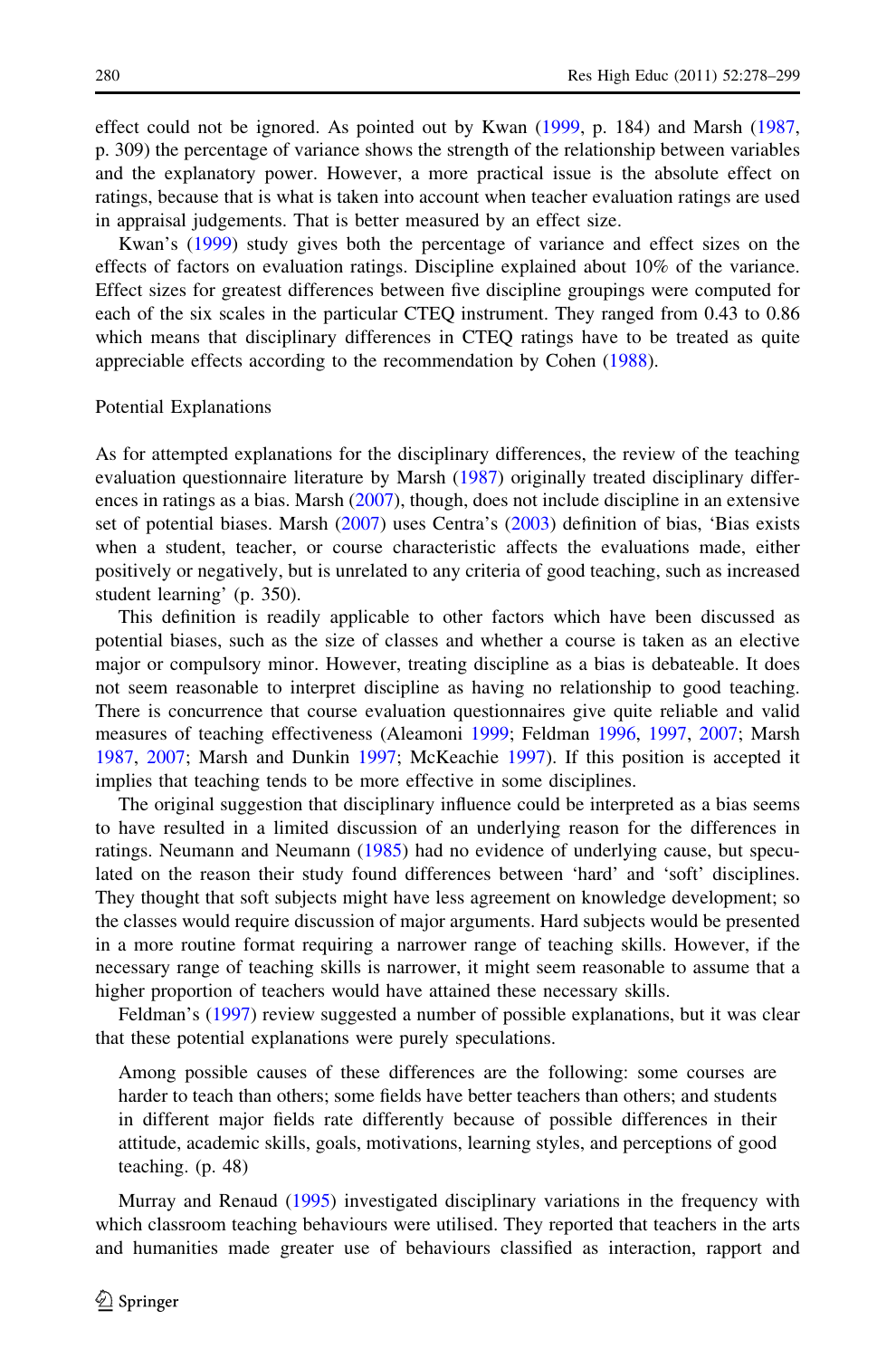mannerisms. Teachers in the natural sciences had a high incidence of organization and pacing behaviours. The study then proceeded to examine correlations between the frequencies of ten teacher behaviour dimensions with student ratings of teaching effectiveness for three discipline groups. Their inference was that the correlations were best interpreted as being random and hence indicating no significant differences between disciplinary groups. The conclusion was, therefore, that there were differences between the nature of teaching and disciplines manifest in differing frequencies of types of classroom behaviour. However, students' views of the effectiveness of the types of behaviour did not differ

constitutes good teaching which is independent of discipline. This is consistent with Kember and McNaught ([2007\)](#page-20-0), who analysed interviews with 62 award-winning university teachers in Australia and Hong Kong. The teachers came from across the major discipline areas, yet it was possible to derive ten principles of good teaching which were consistent with the beliefs and practices of the whole sample. More stringent checks of consistency between teachers and disciplines were possible with a subsample of 18 Hong Kong award-winning teachers from all faculties of a comprehensive university (Kember et al. [2006](#page-20-0)). Transcripts were searched for utterances consistent with the principles and high levels of matching were found. Each of the 18 teachers was also asked to examine the conclusions for compatibility with their practices as a teacher and there was no disagreement.

significantly between disciplines. This suggests that there is a common model of what

The notion of a common inter-disciplinary model of good teaching is also consistent, implicitly at least, with the CTEQ literature. Major reviews of the field (Aleamoni [1999;](#page-19-0) Feldman [1996](#page-20-0), [1997,](#page-20-0) [2007](#page-20-0); Marsh [1987,](#page-20-0) [2007](#page-20-0); Marsh and Dunkin [1997](#page-21-0); McKeachie [1997](#page-21-0)) all discuss the nature of good university teaching, as the design of a valid instrument is conditional on identifying good teaching practice. There is recognition that there are alternative models of good teaching used to frame instruments, with the variation arising from differing theoretical perspectives of the originators. However, once developed from a model, it has been normal to use questionnaires across a broad range of disciplines. None of the reviews indicate that it is necessary to have instruments specific to particular disciplines and indeed there is a general advocacy of the common use of well-designed questionnaires with multi-factor structures corresponding to the identified facets of effective teaching.

It ought to be noted that there are contrary views to the idea of a common disciplinary view of what constitutes good teaching. Schulman [\(1986](#page-21-0), [1987](#page-21-0)) advocated the concept of pedagogical content knowledge. Hativa and Marincovich [\(1995\)](#page-20-0) interpret Schulman's work as implying that faculty developers who give counseling to academic staff about their CTEQ results, need to develop expertise with respect to discipline. While the notion of disciplinary differences in what constitutes good teaching might appeal intuitively to many academics, it is hard to find clear empirical evidence to support the claim.

It is possible that any differences between disciplines may be magnified by academics perceptions of them. Becher and Trowler [\(2001](#page-19-0)) argued that disciplines should be viewed from a perspective intermediate between realist and phenomenological positions. Their view of differences between disciplines was that there was an element of social construction. 'We need to take into account narratives, ''stories'', about disciplinary epistemology as well as disciplinary epistemology itself' (p. 38). Wareing [\(2009](#page-21-0)) could find little relevant evidence of differences between disciplines in how students learn. However, academics were prone to hold perceptions that good teaching and learning in their discipline differed from others.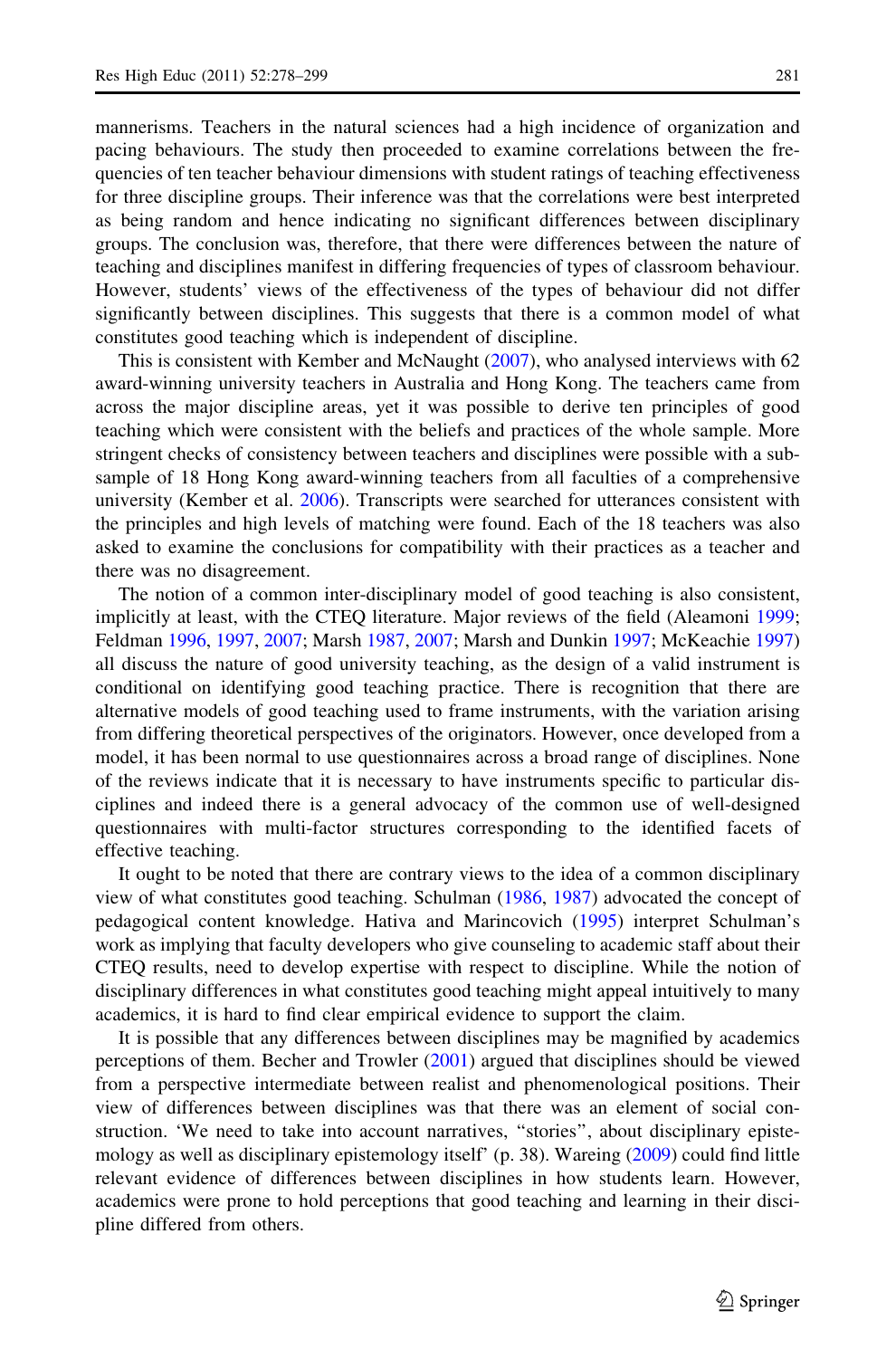#### Aims

The literature review clearly establishes that there have been consistent findings of disciplinary differences between student ratings of teaching. The Biglan [\(1973](#page-19-0)) classification scheme seems to provide a viable way of grouping the disciplines, with the hard v soft classification particularly apposite. There is evidence of commonality in students' perceptions of what constitutes good teaching across disciplines, but also contrary claims. It, therefore, seems particularly appropriate to test whether data on students' perceptions of the quality of the teaching and learning environment they experience fit to a common model across disciplines. If a common model were tenable it would then be apt to examine whether there were disciplinary effects for the magnitude of variables within the teaching and learning environment. It would be appropriate to include within a tested model a measure of perceptions of learning outcomes, so as to have a focus upon student learning rather than teacher performance. For all variables, student perceptions would be an adequate measure as the aim is to explain differences in student ratings by discipline. These are the perception measures widely used to appraise teaching quality and have provided the evidence of disciplinary differences; so it is appropriate to utilise them within a study of the phenomenon.

The aims of the study were formulated as:

- 1. To test whether a common model of good teaching applies across contrasting disciplinary groups.
- 2. To examine the extent of deployment between disciplines of variables within a broadly conceived teaching and learning environment.
- 3. To determine whether students perceive differing learning outcomes by discipline from any differences in the teaching and learning environment they experience.

Kember and his colleagues (Kember and Leung [2005a,](#page-20-0) [b](#page-20-0), [2006](#page-20-0), [2009;](#page-20-0) Kember et al. [2007;](#page-20-0) Leung and Kember [2005a](#page-20-0), [b,](#page-20-0) [2006](#page-20-0)) had used structural equation modelling (SEM) to investigate the impact of a broadly defined teaching and learning environment upon the development of generic capabilities. The models tested in these studies incorporated a broadly conceived teaching and learning environment, including teaching and curriculum variables, together with variables pertinent to teacher–student and student–student relationships. It, therefore, encompassed the type of variables which Murray and Renaud's ([1995\)](#page-21-0) study indicated as being deployed to differing extents by discipline. The model hypothesised that the teaching and learning environment impacted upon the development of a set of generic capabilities. These capabilities were of the type that all college graduates are now expected to possess (Barrie [2006](#page-19-0); Candy and Crebert [1991;](#page-19-0) Leckey and McGuigan [1997;](#page-20-0) Longworth and Davies [1996](#page-20-0); Tait and Godfrey [1999](#page-21-0)), so this introduced an outcomes measure which could reasonably be expected to result from all disciplines.

The model hypothesized the nine scales of the teaching and learning environment influencing the development of the six capabilities. The teaching and learning environment scales acted as indicators for three latent constructs, while the capabilities were subsumed under two latent constructs. The model, shown in Fig. [1,](#page-5-0) aims to investigate the way capabilities could be nurtured through a teaching and learning environment of appropriate configuration and quality (Kember and Leung [2005a](#page-20-0); Kember et al. [2007](#page-20-0)). The model, and a similar precursor one, had previously been tested with large multi-disciplinary samples in two universities (Kember and Leung [2005a,](#page-20-0) [b](#page-20-0), [2006](#page-20-0), [2009;](#page-20-0) Kember et al. [2007](#page-20-0); Leung and Kember [2005a,](#page-20-0) [b](#page-20-0), [2006\)](#page-20-0). These studies did not specifically test for disciplinary differences, but the model showed a good fit to the data for samples with a wide range of disciplines, suggesting that the model is applicable across disciplines.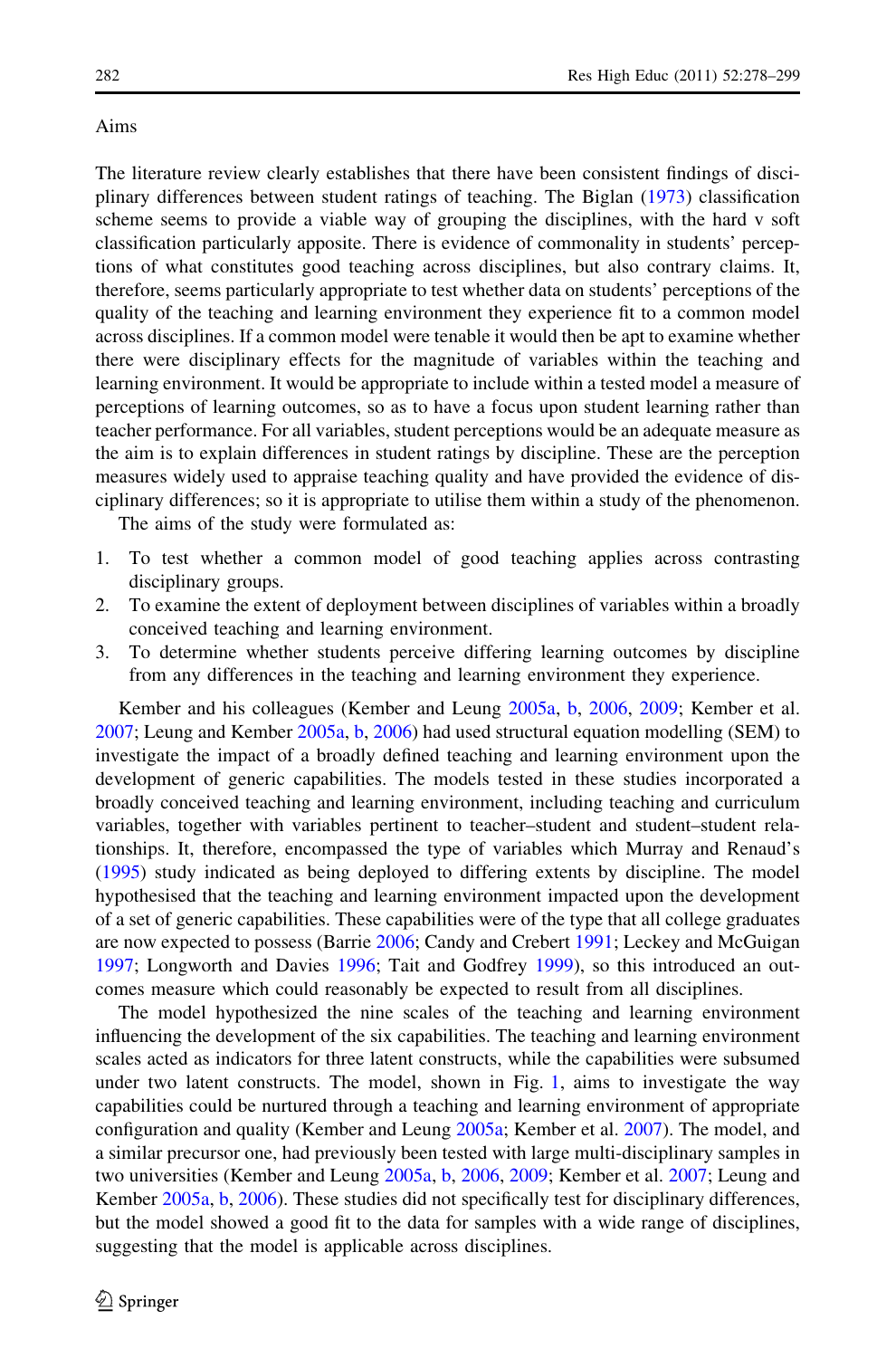<span id="page-5-0"></span>

Fig. 1 The conceptual model relating the teaching and learning elements and the development of capabilities. Note: variances/disturbance terms of the latent constructs are not displayed for simplicity

The survey instrument was used to gather data from students in all undergraduate degrees within a comprehensive university in Hong Kong. The comprehensive university offered a wide range of disciplines, similar to that of other comprehensive researchintensive universities. It was, then, possible to compare models across broad groupings of disciplines, along traditional lines, using the group comparison techniques of SEM.

Four discipline areas were selected: arts, education and social science (labeled humanities); business administration (business); engineering and science (hard science); and health sciences and medicine (health). These disciplinary groupings were chosen so as to be consistent with the literature reviewed above and the Biglan [\(1973\)](#page-19-0) category scheme. The hard versus soft distinction was the principal guide to discipline groupings as it had been most relevant in the CTEQ literature. Engineering and science were grouped together as initial courses in engineering are often used to build basic foundation knowledge, so are relatively pure in nature. The separate grouping for the health sciences was the most obvious manifestation of the life category. More fine-tuned groupings would have been undesirable as they would have complicated interpretation, made generalization more difficult and the smaller numbers in the resulting groups would have reduced the reliability of the SEM tests.

The humanities group included 11 departments or disciplines in arts and eight in social science, together with education. Business and administration offered programmes in business administration and finance. Hard science included students in 14 undergraduate degrees in science and from five engineering disciplines, with an emphasis on computerbased engineering. Health science was made up of medicine, nursing and pharmacy.

The aims given above can now be re-formulated in more specific terms, taking into account the nomination of the groups and the SEM techniques to be employed.

- 1. to test the model (Fig. 1) for configural invariance between the four groups
- 2. to compare latent and observed means for environment variables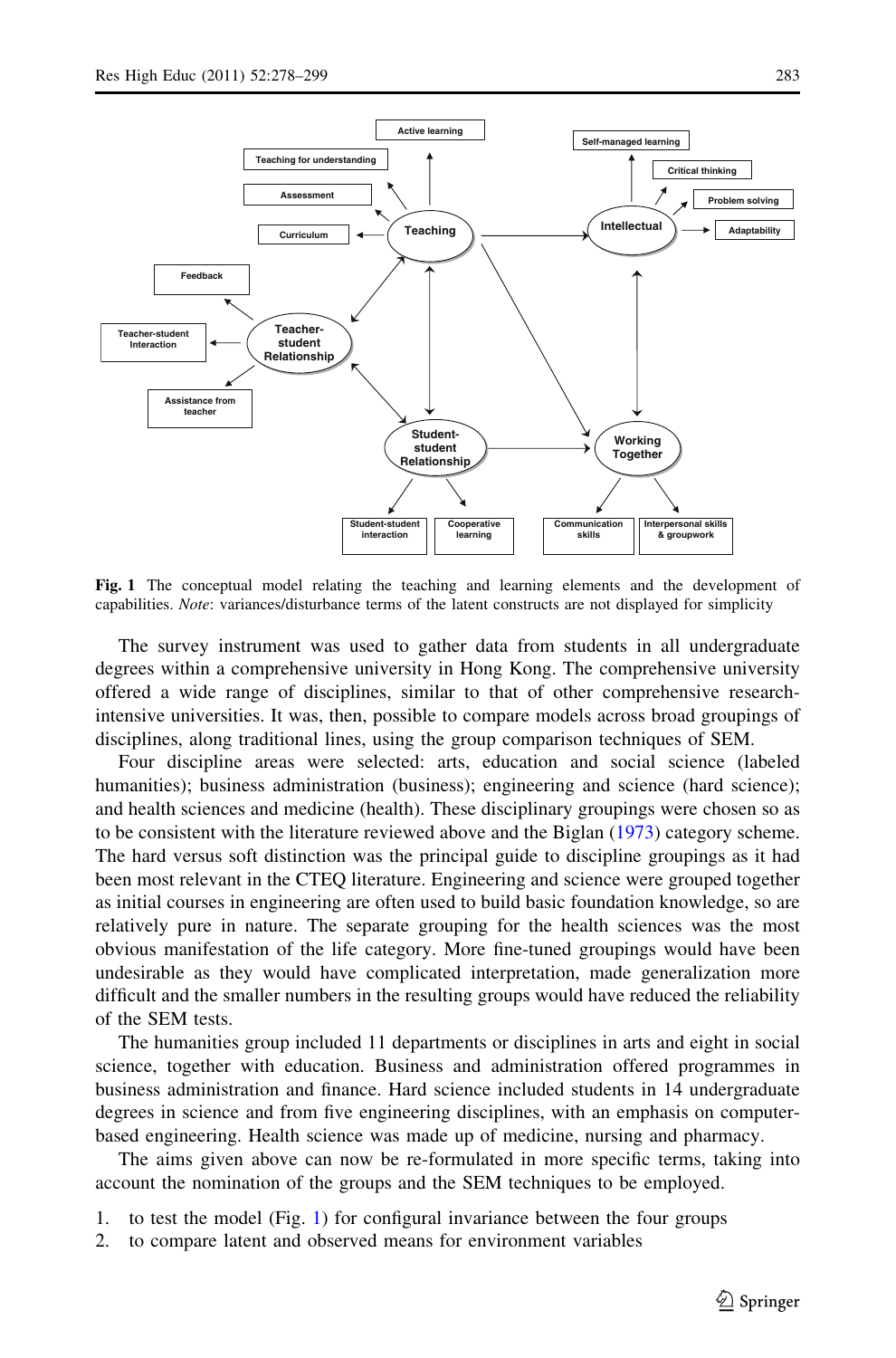3b. to compare the effects of the environment constructs on the capabilities.

# Method

#### Sample and Procedures

Participants in the study were full-time undergraduate students from the 50 undergraduate programs offered by a university in Hong Kong. The universities in Hong Kong are governed by the University Grants Council (UGC), which has an international membership. All the universities were founded while Hong Kong was a British colony and are consistent with UK standards and practice. The UGC has been entrusted with ensuring that the standards and independence of Hong Kong universities has been maintained since the handover to China. Given the importance attached to globalisation and student exchange, the leading Hong Kong universities have become highly international in outlook, so can be seen as comparable to good quality universities elsewhere.

The questionnaires were administered to all 5,613 first- and third-year undergraduates and 3,341 of them completed and returned the questionnaire. Deletion of 36 cases with missing data ultimately yielded a final sample of size 3,305, 59% of the total population for the analysis. Due to the Hong Kong education system, most of the students were Chinese and aged between 18 and 22. The details of sampling procedure can be found in Kember and Leung ([2006](#page-20-0)). The final sample was divided into the four discipline groups. The numbers within each group were; humanities  $(n = 1,182)$ , business  $(n = 694)$ ; hard science ( $n = 1,056$ ); health sciences ( $n = 373$ ). The 50 undergraduate programmes were quite discrete. Apart from a small number of general education courses, most students would take courses associated with their major and few students would take courses from more than one of the disciplinary groupings.

# Measures

The 33-item Student Engagement Questionnaire (SEQ) was used to seek feedback on the students' perceptions of the development of six generic capabilities and of nine elements in the teaching and learning environment (Kember and Leung [2009](#page-20-0)). The instrument and its precursor has been used extensively (Kember and Leung [2005a,](#page-20-0) [b](#page-20-0), [2006](#page-20-0), [2009;](#page-20-0) Kember et al. [2007](#page-20-0); Leung and Kember [2005a](#page-20-0), [b,](#page-20-0) [2006\)](#page-20-0). Reliability, validity and other psychometric properties of the instrument have been dealt with in detail in Kember and Leung ([2009\)](#page-20-0).

The SEQ was designed to provide feedback at the level of a programme or degree. This distinguishes it from CTEQ-type instruments which focus at the level of individual teachers or courses. The most common equivalent is probably the Course Experience Questionnaire, originally developed by Ramsden and Entwistle [\(1981](#page-21-0)) and subsequently adapted for use nationally in Australia and the UK. The SEQ evaluates a broadly conceived teaching and learning environment (Kember and Leung [2009\)](#page-20-0). As such it is responsive to diverse forms of teaching and learning, which appears to make it suitable for the present study.

Sample items for the instrument are presented in Table [1.](#page-7-0) Items were rated on a 5-point Likert scale ranging from 1 (strongly disagree) to 5 (strongly agree). In the following text,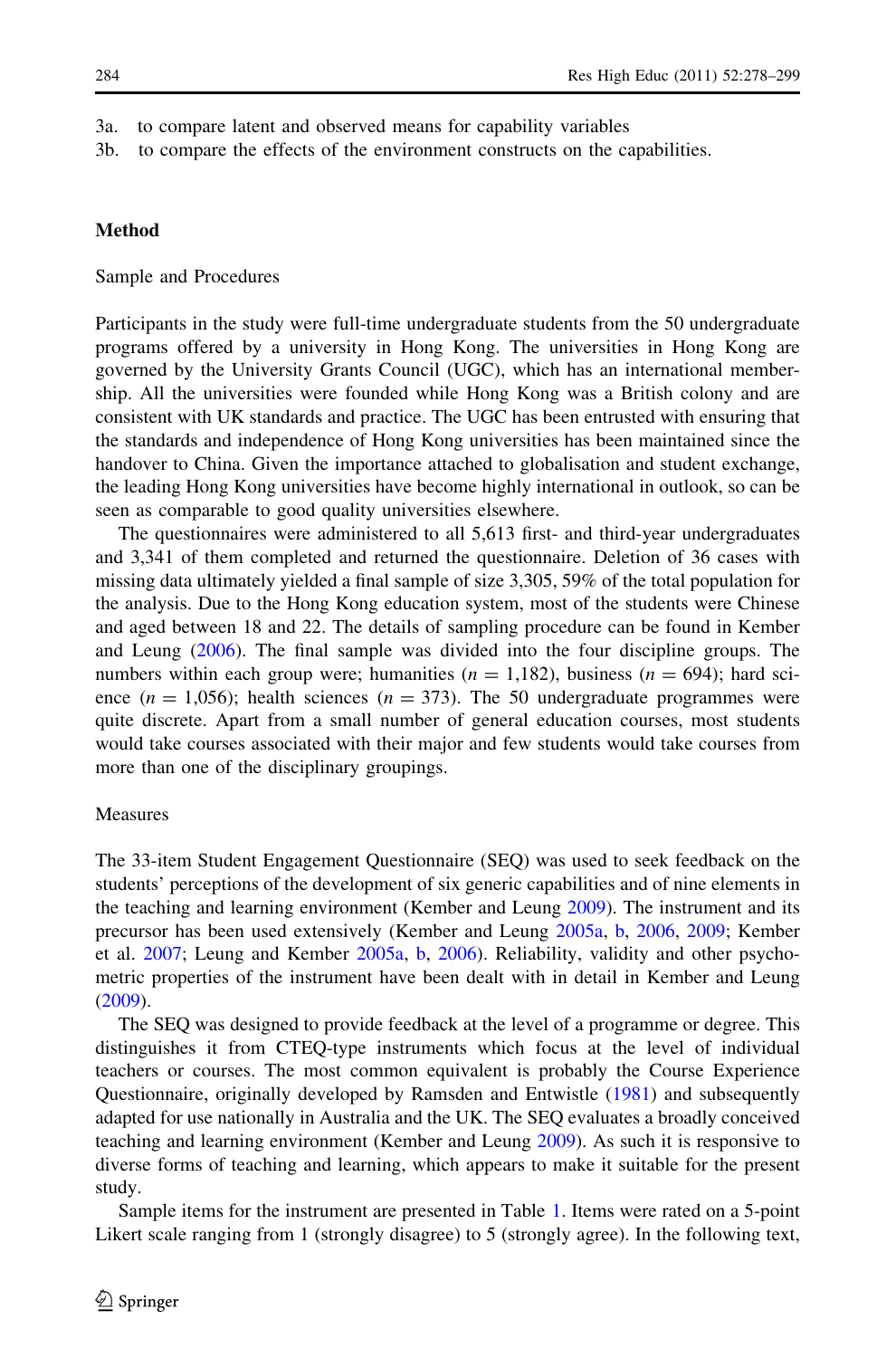<span id="page-7-0"></span>Table 1 Student Engagement Questionnaire—sample items

| Critical thinking                                                                                                                    |
|--------------------------------------------------------------------------------------------------------------------------------------|
| Through this programme I have developed my ability to make value judgements about opposite<br>perspectives                           |
| Self-managed learning                                                                                                                |
| I have become more confident of my ability to pursue further learning                                                                |
| Adaptability                                                                                                                         |
| I have become more willing to change and accept new ideas<br>Problem solving                                                         |
| I am able to bring information and ideas together from different topics to solve problems<br>Communication skills                    |
| In this programme I have developed my ability to communicate effectively with others<br>Interpersonal skills and groupwork           |
| I have learnt how to become an effective team or group member                                                                        |
| Active learning                                                                                                                      |
| Students are given the chance to participate in class                                                                                |
| Teaching for understanding                                                                                                           |
| The teaching staff for this programme design classes with the aim of the students reaching an<br>understanding of the course content |
| Feedback to assist learning                                                                                                          |
| There was sufficient feedback on activities and assignments to ensure that we learnt from the work we did                            |
| Assessment                                                                                                                           |
| To do well in assessment in this programme you need to have good analytical skills                                                   |
| Teacher/student interaction                                                                                                          |
| There is a close relationship between teaching staff and students                                                                    |
| Assistance from teaching staff                                                                                                       |
| I found teaching staff helpful when I had problems understanding the course content                                                  |
| Relationship with other students                                                                                                     |
| My class groups have developed a strong sense of working together                                                                    |
| Cooperative learning                                                                                                                 |
| I have frequently discussed ideas from courses with other students out-of-class                                                      |
| Coherence of curriculum                                                                                                              |
| I can see how courses fitted together to make a coherent programme of study for my major                                             |

- 2003 David Kember, Doris Y.P. Leung and Carmel McNaught

we present the measures of internal consistency for each of the constructs, or latent variables, which were used in the structural equations models.

# Intellectual

The intellectual capability was measured by eight items which were grouped into four scales with two items representing students' perceptions of the development of generic capabilities which are needed for a knowledge-based economic society (Candy and Crebert [1991;](#page-19-0) Leckey and McGuigan [1997;](#page-20-0) Longworth and Davies [1996](#page-20-0); Tait and Godfrey [1999\)](#page-21-0): (a) critical thinking ( $\alpha = 0.78$ ), (b) self-managed learning ( $\alpha = 0.74$ ), (c) adaptability  $(\alpha = 0.61)$ , (d) problem solving  $(\alpha = 0.70)$ .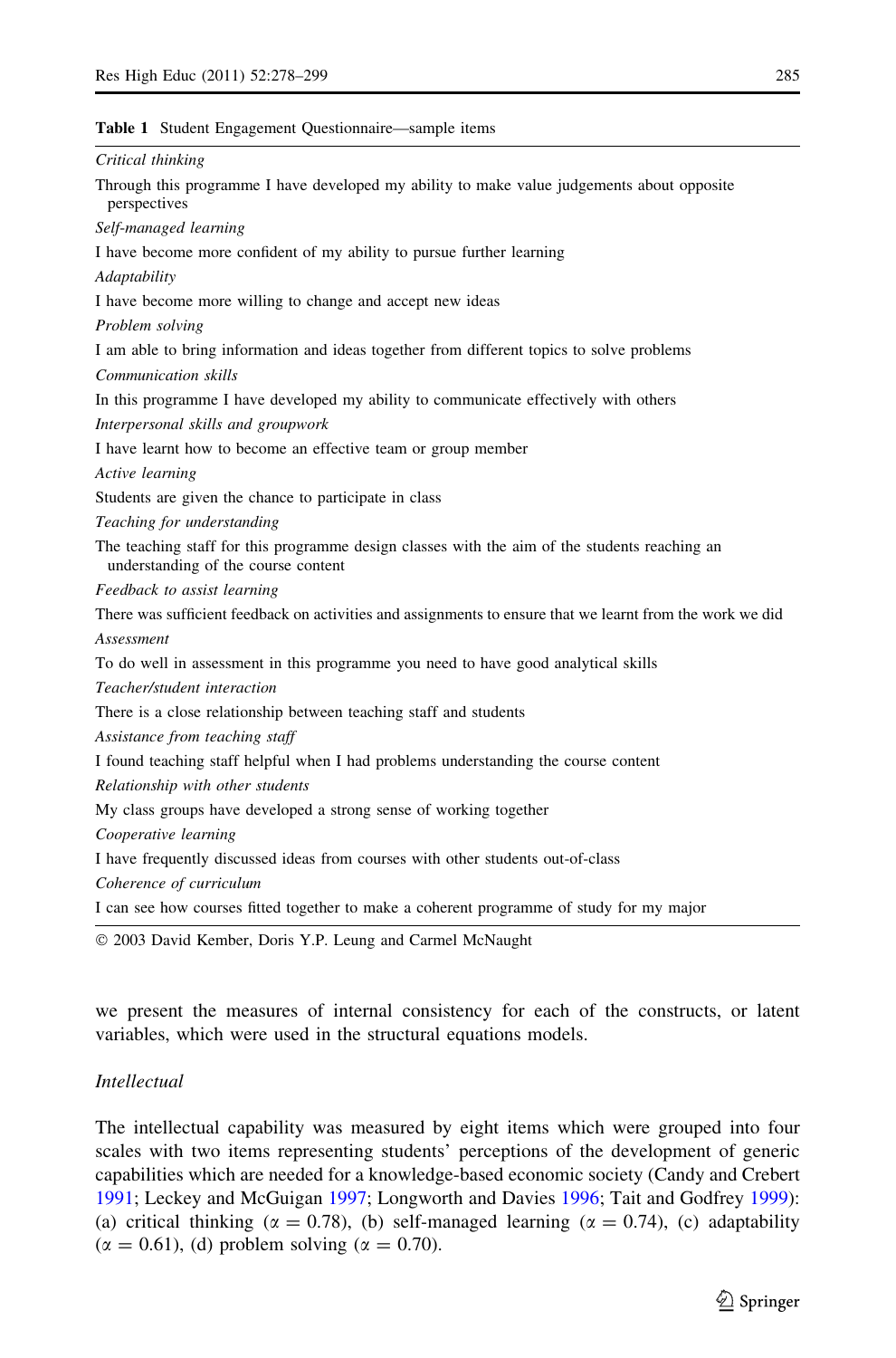# Working Together

Four items were used to assess the development of students' capabilities in communication and team work skills. These items was grouped into two scales communication skills  $(\alpha = 0.72)$ , and interpersonal skills & groupwork ( $\alpha = 0.57$ ).

# Teaching

Students' perception of the teaching they received was assessed by ten items and were grouped into four constructs—that is, active learning ( $\alpha = 0.70$ ), teaching for understanding ( $\alpha = 0.81$ ), assessment ( $\alpha = 0.57$ ), and coherence of curriculum ( $\alpha = 0.79$ ). This measure was tapping both the teaching inside the classroom as well as the curriculum of the program.

# Teacher–Student Relationship

Three constructs were measured by seven items to investigate students' perception of their relationship with their teaching staff—teacher/student interaction ( $\alpha = 0.88$ ), assistance from teaching staff ( $\alpha = 0.85$ ), and feedback to assist learning ( $\alpha = 0.80$ ).

# Student–Student Relationship

Student–student relationship was measured by four items comprising two constructs to reflect the perception of the bonding with peer students and engagement in learning activities among peer students, that is, relationship with other student ( $\alpha = 0.86$ ), and cooperative learning ( $\alpha = 0.71$ ).

The Cronbach alpha values for the scales range from 0.57 to 0.88; 13 of the 15 alphas exceed 0.60 and the other two are only marginally lower and in a range which has been argued to be acceptable  $(>0.5;$  Schmitt [1996](#page-21-0)).

# Data Analysis

Data analyses were performed in a series of steps. First, we constructed summary scales based on the mean scores for items in a scale. Table [2](#page-9-0) presents bivariate correlations for all of the 15 continuous variables in the hypothesized model for the overall sample  $(n = 3,305)$ . The sizes of the correlations range from small  $(0.11)$  to moderate  $(0.65)$ .

Next, we used SEM to test the research questions of our study using EQS 6.0 (Bentler [2006\)](#page-19-0). First, data from each of the four discipline groups were separately tested to examine the degree of fit with the prior model (Fig. [1\)](#page-5-0) and to demonstrate that the hypothesized model fitted the data from the four discipline groups simultaneously. Given the evidence for invariance across discipline groups, we next used multigroup SEM to compare factor loadings of our model across groups by constraining the factor loadings to be equal across groups while structural paths were allowed to be freely estimated (metric invariance). Then, observed mean-level differences among groups were compared by computing Cohen's  $d$  as a measure of effect sizes. Finally, we tested latent mean-level differences in the five constructs among the groups in two steps using mean and covariance structure analysis (MACS) which models both the pattern of means and covariations among the scales simultaneously (Bentler [2006](#page-19-0); Byrne [2006\)](#page-19-0). In the first step, we tested for intercept invariance by equating the intercepts of the 15 scales across groups to the final model in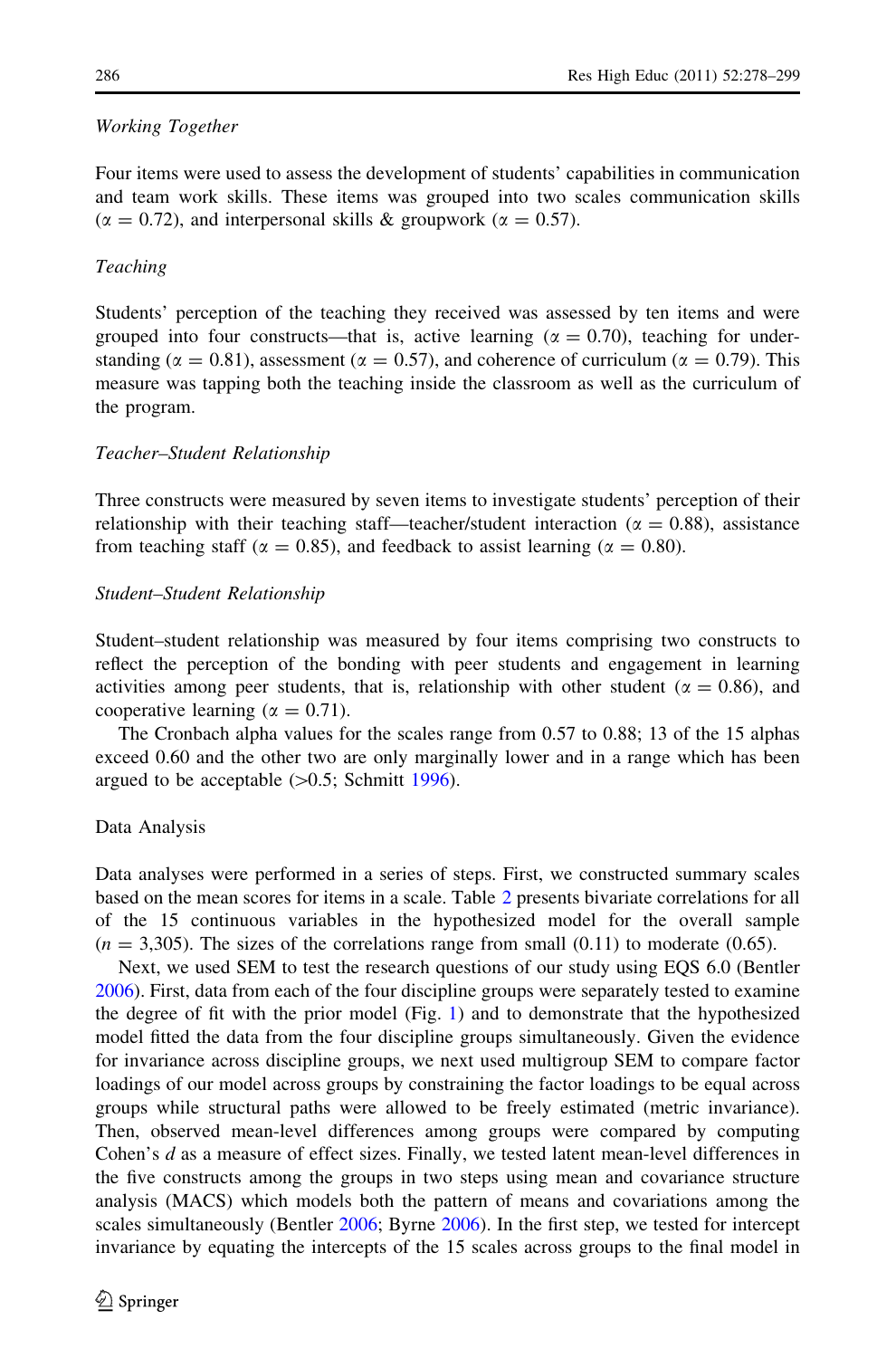<span id="page-9-0"></span>

|           | <b>Table 2</b> Bivariate correlations among the six scales in capabilities and nine scales in the teaching and learning environments of the overall sample $(n = 3,305)$ |      |                |                  |      |      |         |      |          |      |                |      |                |                |      |    |
|-----------|--------------------------------------------------------------------------------------------------------------------------------------------------------------------------|------|----------------|------------------|------|------|---------|------|----------|------|----------------|------|----------------|----------------|------|----|
|           | Variable                                                                                                                                                                 |      | 2              | 3                | 4    | 5    | $\circ$ | Γ    | $\infty$ | ٥    | $\overline{a}$ |      | $\overline{c}$ | $\frac{13}{2}$ | ᅼ    | 15 |
|           | Critical thinking                                                                                                                                                        | I    |                |                  |      |      |         |      |          |      |                |      |                |                |      |    |
|           | Self-managed learning                                                                                                                                                    | 0.26 | Ī              |                  |      |      |         |      |          |      |                |      |                |                |      |    |
|           | Adaptability                                                                                                                                                             | 0.28 | 31             | Ï                |      |      |         |      |          |      |                |      |                |                |      |    |
|           | Problem solving                                                                                                                                                          | 0.40 | 0.37           | $\overline{0.4}$ | Ï    |      |         |      |          |      |                |      |                |                |      |    |
|           | Communication skills                                                                                                                                                     | 0.40 | 0.20           | 0.33             | 0.36 |      |         |      |          |      |                |      |                |                |      |    |
|           | Interpersonal skills & groupwork                                                                                                                                         | 0.22 | 0.21           | 0.38             | 0.30 | 0.43 |         |      |          |      |                |      |                |                |      |    |
|           | Active learning                                                                                                                                                          | 0.38 | 0.16           | 0.19             | 0.24 | 0.33 | 0.22    |      |          |      |                |      |                |                |      |    |
|           | Teaching for understanding                                                                                                                                               | 0.27 | 0.17           | 0.16             | 0.21 | 0.19 | 0.14    | 64.0 |          |      |                |      |                |                |      |    |
|           | Feedback to assist learning                                                                                                                                              | 0.30 | 0.18           | 0.17             | 0.22 | 0.25 | 0.22    | 0.47 | 0.53     |      |                |      |                |                |      |    |
|           | Assessment                                                                                                                                                               | 0.26 | 0.13           | 0.18             | 0.19 | 0.24 | 0.18    | 0.38 | 0.35     | 0.33 |                |      |                |                |      |    |
|           | Teacher-student interaction                                                                                                                                              | 0.29 | 0.14           | 0.16             | 0.20 | 0.25 | 0.20    | 0.47 | 0.45     | 0.55 | 0.32           |      |                |                |      |    |
|           | Assistance from teaching staff                                                                                                                                           | 0.26 | 0.21           | 0.18             | 0.23 | 0.22 | 0.20    | 0.39 | 0.45     | 0.65 | 0.29           | 0.55 |                |                |      |    |
| <u>ന്</u> | Relationship with other students                                                                                                                                         | 0.20 | $\overline{0}$ | 0.18             | 0.15 | 0.21 | 0.36    | 0.28 | 0.24     | 0.29 | 0.20           | 0.35 | 0.28           |                |      |    |
| ᅼ         | Cooperative learning                                                                                                                                                     | 0.25 | 0.22           | 0.21             | 0.24 | 0.18 | 0.23    | 0.27 | 0.24     | 0.25 | 0.25           | 0.28 | 0.26           | 0.42           | Ï    |    |
| ۱5.       | Coherence of curriculum                                                                                                                                                  | 0.27 | 0.19           | 0.21             | 0.25 | 0.22 | 0.19    | 0.38 | 0.40     | 0.34 | 0.34           | 0.35 | 0.32           | 0.28           | 0.29 | I  |
|           |                                                                                                                                                                          |      |                |                  |      |      |         |      |          |      |                |      |                |                |      |    |

All p-values All  $p$ -values  $< 0.05$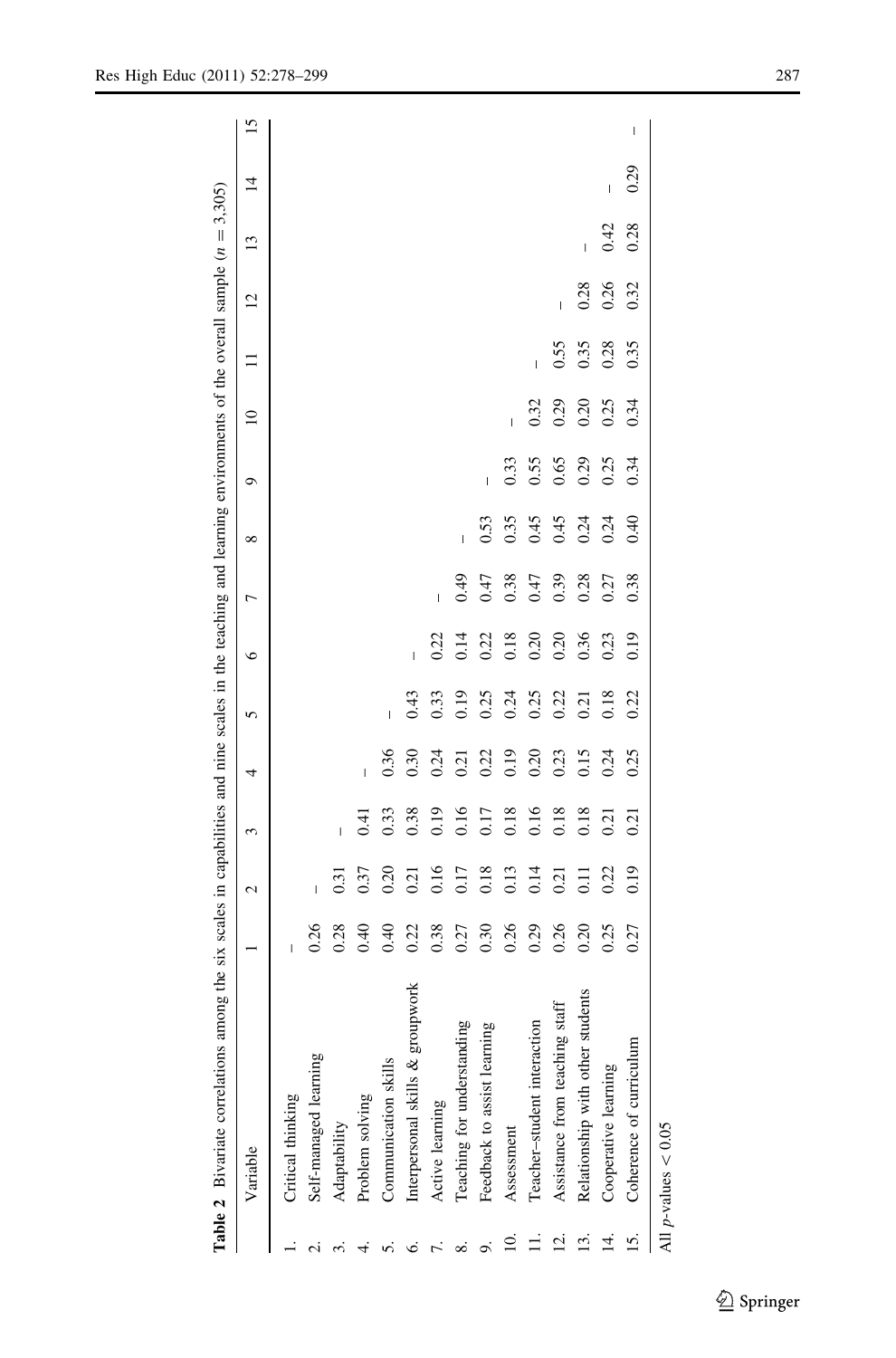metric invariance. If intercept invariance was established, we further tested the scalar invariance. Latent means and mean differences for the five latent constructs were compared by selecting the humanities as the reference group and fixing latent means of this group at zero.

Assessment of overall model fit was based on multiple criteria including both absolute misfit and relative fit indices. The absolute misfit indices included the root mean square error of approximation (RMSEA; Browne and Cudeck [1993](#page-19-0)) and the standardized root mean squared residual (SRMR; Bentler [2006\)](#page-19-0). Values of RMSEA and SRMR < 0.08 are indicative of an acceptable fit. The relative goodness-of-fit index was the comparative fit index (CFI; Bentler [1990\)](#page-19-0). As a rule of thumb, values greater than 0.9 for CFI are considered as indicating an acceptable fit (Holye [1995\)](#page-20-0), and values approaching 0.95 are indicative of a good fit (Hu and Bentler [1999](#page-20-0)). Models with both SRMR and CFI or both SRMR and RMSEA values indicating acceptable fit are not rejected.

The normality of all 15 scales was investigated for each of the four disciplinary groups and the distributions of all observed variables were found to be within the level recommended for SEM with maximum likelihood estimation procedure (skewness  $\lt 2$  and kurtosis  $\langle 7 \rangle$  (West et al. [1995\)](#page-21-0). Converged solutions with no out-of-range parameter estimates were obtained for all the analyses.

### Results

#### Configural Invariance

The procedure involved initial SEM analyses to separately test the hypothesized model shown in Fig. [1](#page-5-0) with data from the four discipline groups. Factor loadings for active learning, feedback to assist learning, relationship with other students, critical thinking, and communication skills were fixed to 1 for identification. The hypothesized model provides adequate approximations to the data from each of the four groups (Model 0 for each of the four groups) as indicated by the fit indexes in Table [3](#page-11-0).

The next analysis was to test for configural invariance, which involved showing that the data from the four groups were consistent with the established model structure (Fig. [1](#page-5-0)). Multiple-group SEM was performed to assess for configural invariance across the four disciplinary groups by analysing the four samples simultaneously without imposing any constraints across the groups (Bentler [2006](#page-19-0)). The goodness-of-fit results for testing configural invariance are also shown in Table [2](#page-9-0) (Model 1) which indicated an acceptable fit to the data  $(\chi^2(332) = 1439.18, p < 0.001, \text{ CFI} = 0.92, \text{RMSEA} = 0.06, \text{SRMR} = 0.05)$ . All indicators significantly loaded on their respective factors. Hence, it can be claimed that the structural forms of the models are the same for the four disciplinary groups. This implies a common mechanism for good teaching within the four disciplinary groups.

# Metric Invariance

Given this preliminary evidence for invariance across discipline groups, we ran SEM to test metric invariance by further constraining factor loadings to be equal across groups (Model 2). The constrained model also showed acceptable fit,  $(\chi^2(362) = 1531.04,$  $p < 0.001$ , CFI = 0.92, RMSEA = 0.06, SRMR = 0.06), however, the difference in chisquare between the constrained and unconstrained models was significant,  $\Delta \chi^2(30) =$ 91.86,  $p < 0.001$ , so full metric invariance was not supported.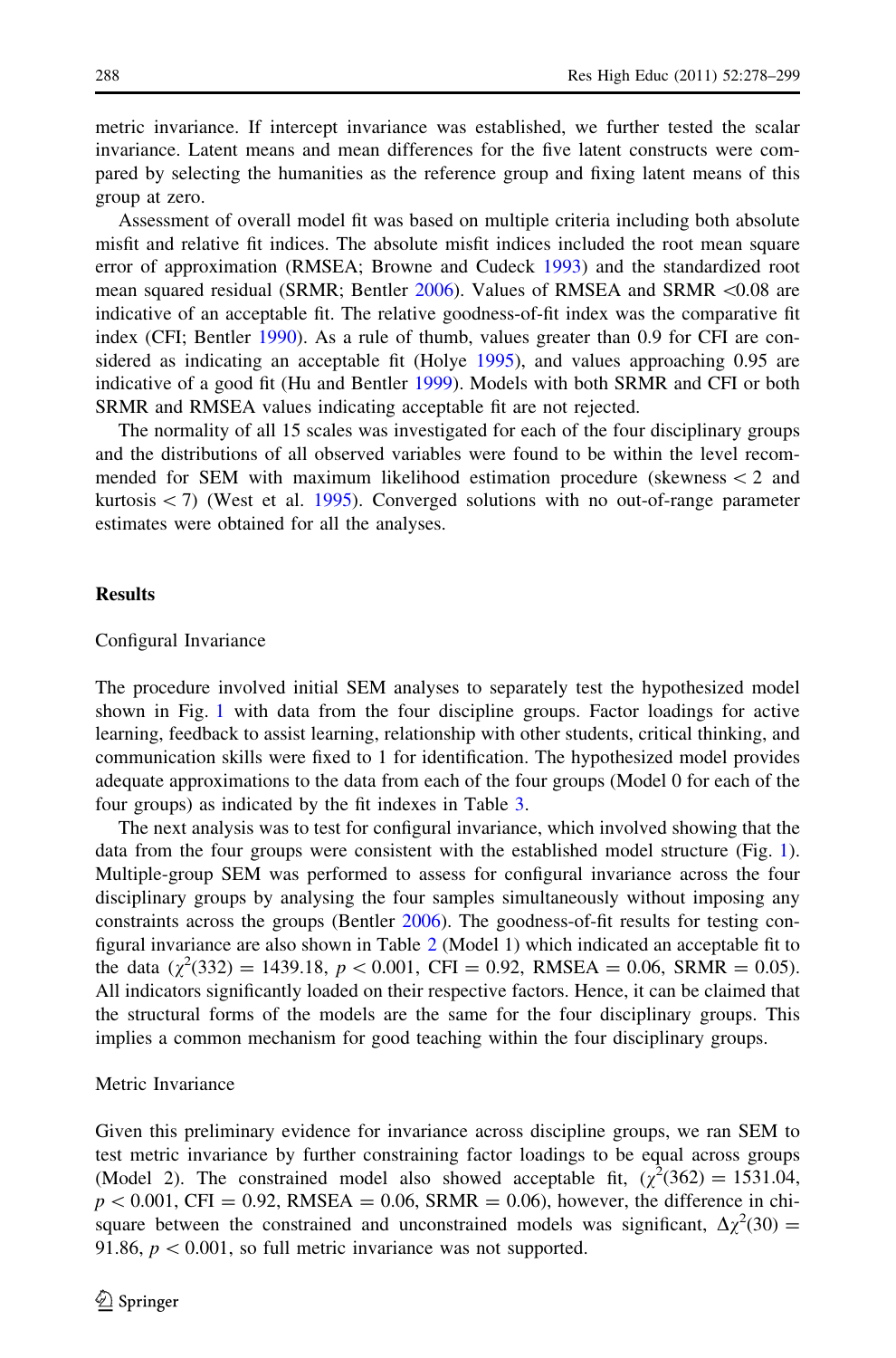|                                                  | $\gamma^2$ | df  | <b>CFI</b> | <b>SRMR</b> | <b>RMSEA (90% CI)</b>    |
|--------------------------------------------------|------------|-----|------------|-------------|--------------------------|
| Model $0_{\text{Humanities}}$ $(n = 1,182)$      | 499.64     | 83  | 0.925      | 0.045       | 0.065(0.060, 0.071)      |
| Model $0_{\text{Hard Sciences}}$ $(n = 1,056)$   | 506.42     | 83  | 0.916      | 0.052       | 0.070(0.064, 0.075)      |
| Model $0_{\text{Business}}$ $(n = 694)$          | 215.06     | 83  | 0.944      | 0.040       | $0.048$ $(0.040, 0.056)$ |
| Model $0_{\text{Health Sciences}}$ ( $n = 373$ ) | 218.05     | 83  | 0.904      | 0.050       | $0.066$ $(0.055, 0.077)$ |
| Model 1: configural invariance (baseline model)  | 1439.18    | 332 | 0.923      | 0.047       | $0.064$ (0.060, 0.067)   |
| Model 2: metric invariance                       | 1531.04    |     | 362 0.918  | 0.057       | 0.063(0.059, 0.066)      |
| Model 2a: partial metric invariance <sup>a</sup> | 1465.05    | 357 | 0.923      | 0.049       | 0.061(0.058, 0.065)      |
| Model 3: Model $2a +$ equal intercepts           | 2524.48    | 402 | 0.923      | 0.060       | $0.064(0.061-0.067)$     |
| Model 4: Model $2a +$ latent mean difference     | 1959.02    | 387 | 0.926      | 0.051       | 0.063(0.059, 0.066)      |
|                                                  |            |     |            |             |                          |

<span id="page-11-0"></span>Table 3 Results of testing invariance of the 5-factor conceptual model to the six scales in the capabilities and nine scales in the teaching and learning environment across disciplinary groups

CFI comparative fit index, SRMR standardized root mean squared residual, RMSEA (90% CI) root-meansquare error of approximation with 90% confidence interval

<sup>a</sup> Model 2a was obtained by releasing five equality constraints in Model 2 including the factor loadings of understanding between the humanities, sciences, and health sciences groups; of assessment between the humanities and sciences groups; and of cooperative learning and curriculum between the sciences and business groups

We then tested for partial invariance (Byrne et al. [1989\)](#page-19-0) by freeing the paths which significantly differed across groups using multivariate Lagrange multiplier (LM) tests (Stieger et al. [1985\)](#page-21-0). A model in which five factor loadings of teaching for understanding (hard sciences vs health sciences, and hard sciences vs humanities), assessment (hard sciences vs humanities), cooperative learning (hard sciences vs business), and coherence of curriculum (hard sciences vs business) were allowed to vary, provided an adequate fit to the data  $(\chi^2(357) = 1465.05, p < 0.001, \text{ CFI} = 0.92, \text{RMSEA} = 0.06, \text{SRMR} = 0.05)$ , and in addition did not differ significantly from the unconstrained model  $(\Delta \chi^2(25)$  = 25.87,  $p > 0.05$ ). This suggested that partial metric invariance held across the groups. Factor loadings of this final model for each discipline groups are shown in Fig. [2.](#page-12-0)

# Observed and Latent Means Comparison

Means and standard deviations for capability variables and variables in the teaching and learning environment for each of the four discipline groups are given in Table [4.](#page-12-0) Table [5](#page-13-0) permits comparison of the mean values by computing effect sizes, using Cohen's d as a measure across the four discipline groups. Cohen  $(1988)$  $(1988)$  suggested Cohen's d (absolute value) below 0.2 be regarded as small, those between 0.2 and 0.5 medium and values over 0.5 be treated as a large effect size.

To have a clearer picture, we further assessed for disciplinary mean-level differences in latent constructs using multigroup MACS. The intercept invariance model fit the data adequately,  $\chi^2(402) = 2524.48$ ,  $p < 0.001$ , CFI = 0.92, RMSEA = 0.06, SRMR = 0.06. The results suggested that students who have the same value on the construct would obtain the same value on the observed variable regardless of their group membership (Vanden-berg and Lance [2000\)](#page-21-0). We then proceeded to examine the mean-level differences among the five latent constructs across the four discipline groups. The latent mean difference model also provided a reasonable fit to the data as suggested by  $\chi^2(387) = 1959.02$ ,  $p < 0.001$ , CFI = 0.93, RMSEA = 0.06, SRMR = 0.05. Latent mean difference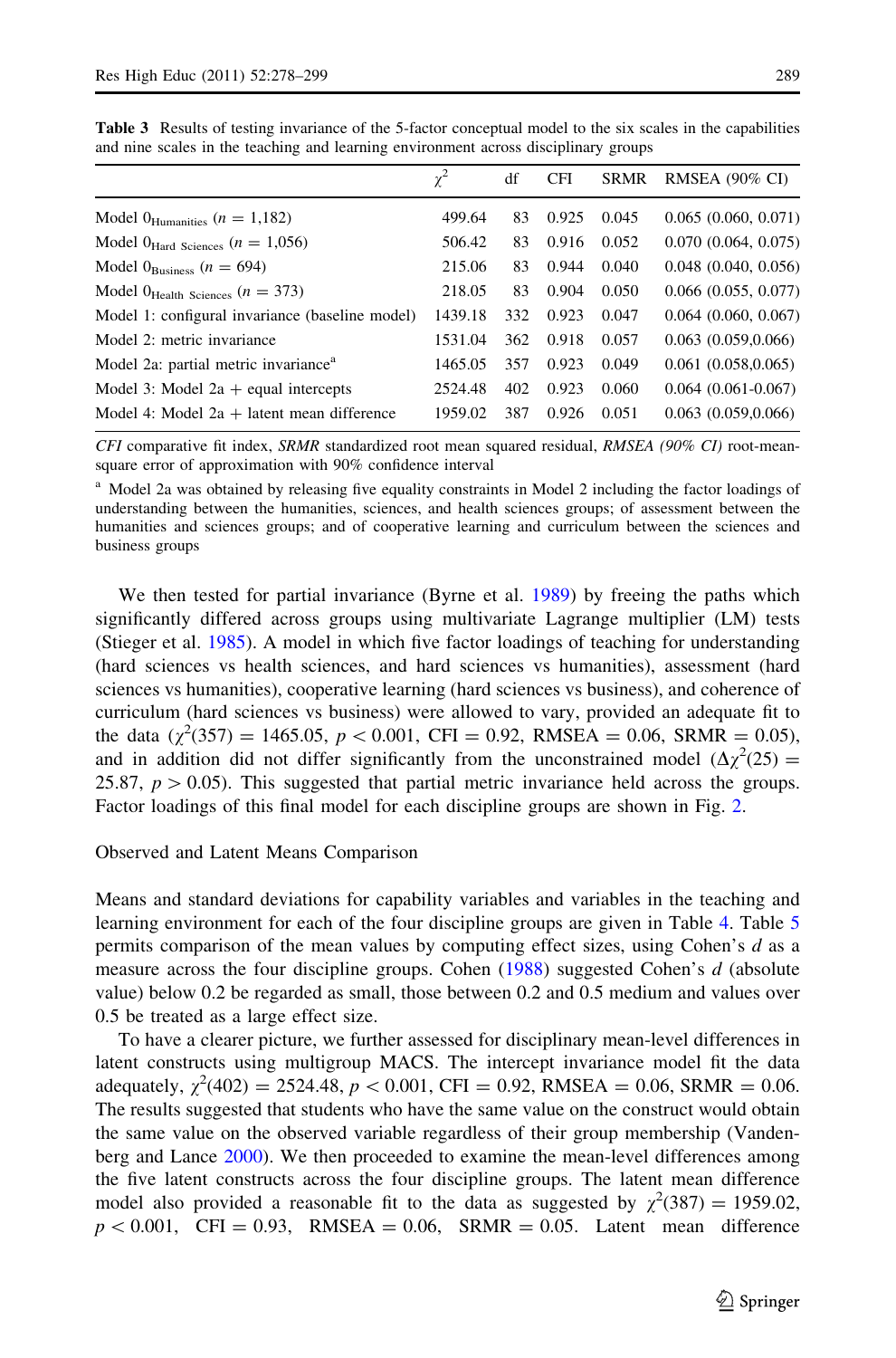<span id="page-12-0"></span>

Fig. 2 Unstandardized solution (partial metric invariance) (humanities; business; hard science; health sciences). Note: variances/disturbance terms of the latent constructs are not displayed for simplicity. Solution with one value indicates the parameter estimate is invariant across the four groups, and with value underlined indicates the estimate is different from other groups

| Scale                                 | Humanities<br>$(n = 1,182)$ |           | <b>Business</b><br>$(n = 694)$ |           | Hard sciences<br>$(n = 1,056)$ |           | $(n = 373)$ | Health sciences |
|---------------------------------------|-----------------------------|-----------|--------------------------------|-----------|--------------------------------|-----------|-------------|-----------------|
|                                       | Mean                        | <b>SD</b> | Mean                           | <b>SD</b> | Mean                           | <b>SD</b> | Mean        | <b>SD</b>       |
| Capability                            |                             |           |                                |           |                                |           |             |                 |
| Critical thinking                     | 3.72                        | 0.82      | 3.40                           | 0.82      | 3.26                           | 0.90      | 3.47        | 0.83            |
| Self-managed learning                 | 3.97                        | 0.70      | 4.06                           | 0.68      | 3.98                           | 0.76      | 4.12        | 0.63            |
| Adaptability                          | 3.85                        | 0.66      | 3.92                           | 0.66      | 3.86                           | 0.70      | 3.86        | 0.64            |
| Problem solving                       | 3.69                        | 0.69      | 3.75                           | 0.67      | 3.72                           | 0.73      | 3.79        | 0.68            |
| Communication skills                  | 3.50                        | 0.90      | 3.64                           | 0.87      | 3.00                           | 0.92      | 3.68        | 0.89            |
| Interpersonal skills & groupwork 3.34 |                             | 0.86      | 3.57                           | 0.79      | 3.33                           | 0.85      | 3.51        | 0.86            |
| Teaching and learning environment     |                             |           |                                |           |                                |           |             |                 |
| Active learning                       | 3.09                        | 0.88      | 2.86                           | 0.85      | 2.84                           | 0.90      | 3.37        | 0.86            |
| Teaching for understanding            | 3.73                        | 0.76      | 3.48                           | 0.77      | 3.58                           | 0.84      | 3.89        | 0.59            |
| Feedback to assist learning           | 3.59                        | 0.76      | 3.28                           | 0.76      | 3.40                           | 0.81      | 3.60        | 0.74            |
| Assessment                            | 3.54                        | 0.78      | 3.49                           | 0.73      | 3.43                           | 0.78      | 3.67        | 0.76            |
| Teacher-student interaction           | 3.49                        | 0.92      | 3.23                           | 0.86      | 3.26                           | 0.96      | 3.57        | 0.86            |
| Assistance from teaching staff        | 3.60                        | 0.80      | 3.37                           | 0.79      | 3.47                           | 0.86      | 3.61        | 0.81            |
| Relationship with other students      | 3.15                        | 1.11      | 2.65                           | 1.03      | 3.21                           | 1.03      | 3.27        | 1.05            |
| Cooperative learning                  | 3.44                        | 0.85      | 3.22                           | 0.86      | 3.48                           | 0.85      | 3.70        | 0.81            |
| Coherence of curriculum               | 3.34                        | 0.81      | 3.26                           | 0.81      | 3.29                           | 0.85      | 3.51        | 0.78            |

Table 4 Means and standard deviations of the six scales in capabilities and nine scales in the teaching and learning environment by disciplinary group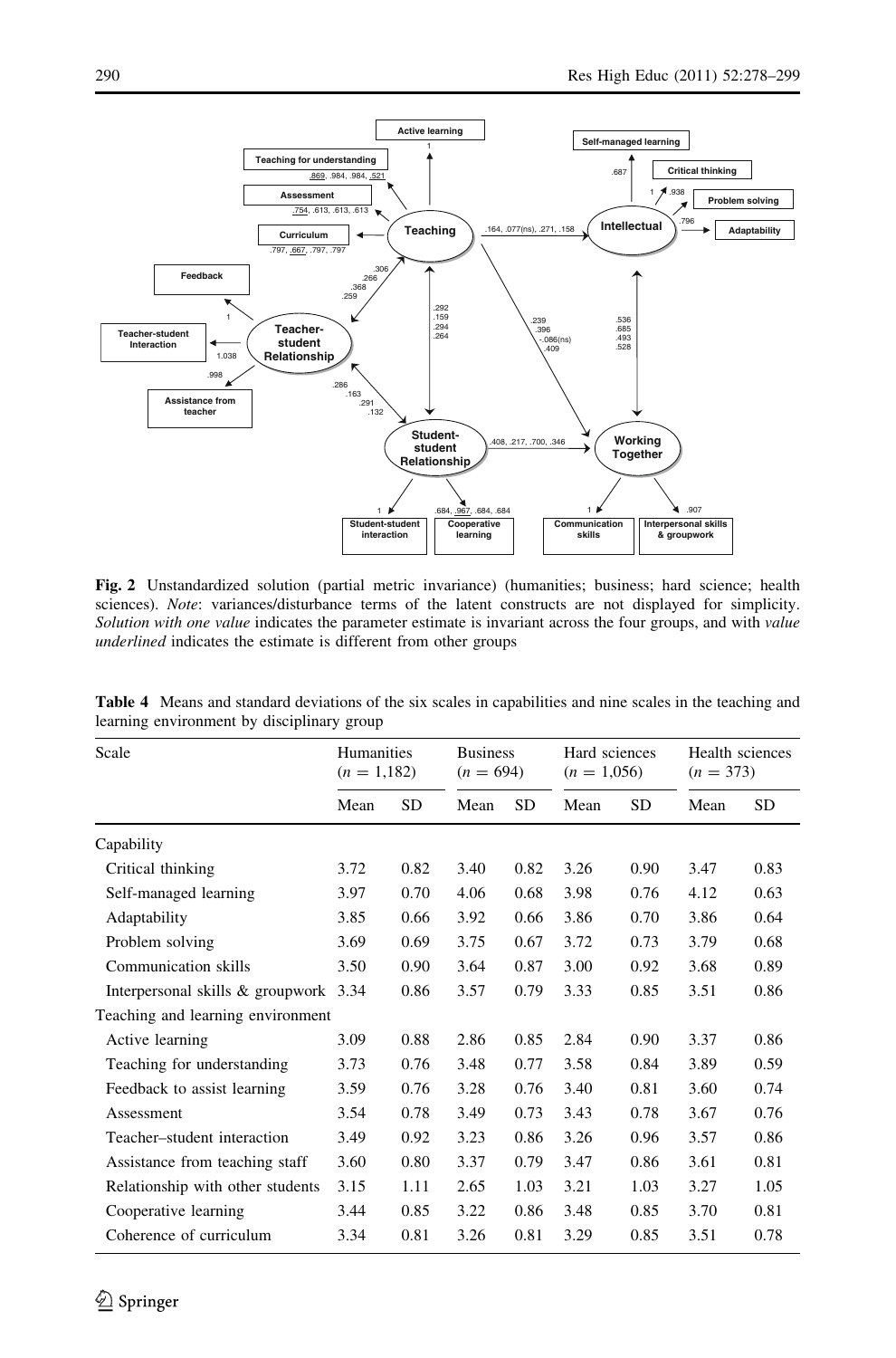|                                   | Humanities      |                  |                    | <b>Business</b>  |                    | Hard sciences   |
|-----------------------------------|-----------------|------------------|--------------------|------------------|--------------------|-----------------|
|                                   | <b>Business</b> | Hard<br>sciences | Health<br>sciences | Hard<br>sciences | Health<br>sciences | Health sciences |
| Capability                        |                 |                  |                    |                  |                    |                 |
| Critical thinking                 | 0.39            | 0.53             | 0.30               | 0.16             | $-0.08$            | $-0.24$         |
| Self-managed learning             | $-0.13$         | $-0.01$          | $-0.22$            | 0.11             | $-0.09$            | $-0.19$         |
| Adaptability                      | $-0.11$         | $-0.01$          | $-0.02$            | 0.09             | 0.09               | 0.00            |
| Problem solving                   | $-0.09$         | $-0.04$          | $-0.14$            | 0.04             | $-0.06$            | $-0.10$         |
| Communication skills              | $-0.16$         | 0.55             | $-0.20$            | 0.71             | $-0.05$            | $-0.74$         |
| Interpersonal skills & groupwork  | $-0.27$         | 0.01             | $-0.20$            | 0.29             | 0.07               | $-0.21$         |
| Teaching and learning environment |                 |                  |                    |                  |                    |                 |
| Active learning                   | 0.26            | 0.28             | $-0.32$            | 0.02             | $-0.59$            | $-0.59$         |
| Teaching for understanding        | 0.33            | 0.19             | $-0.22$            | $-0.12$          | $-0.57$            | $-0.39$         |
| Feedback to assist learning       | 0.41            | 0.24             | $-0.01$            | $-0.15$          | $-0.42$            | $-0.25$         |
| Assessment                        | 0.07            | 0.14             | $-0.17$            | 0.08             | $-0.24$            | $-0.31$         |
| Teacher-student interaction       | 0.29            | 0.24             | $-0.09$            | $-0.03$          | $-0.39$            | $-0.33$         |
| Assistance from teaching staff    | 0.29            | 0.16             | $-0.01$            | $-0.12$          | $-0.30$            | $-0.16$         |
| Relationship with other students  | 0.46            | $-0.06$          | $-0.11$            | $-0.54$          | $-0.59$            | $-0.06$         |
| Cooperative learning              | 0.26            | $-0.05$          | $-0.31$            | $-0.30$          | $-0.56$            | $-0.26$         |
| Coherence of curriculum           | 0.10            | 0.06             | $-0.21$            | $-0.04$          | $-0.31$            | $-0.26$         |

<span id="page-13-0"></span>Table 5 Effect sizes (Cohen's d) of mean differences in the six scales in capabilities and nine scales in the teaching and learning environment across disciplinary group

Table 6 Latent mean-level differences in the five latent factors in the conceptual model by disciplinary group

| Latent construct             | Hard sciences | <b>Business</b> | Health sciences | <b>Humanities</b><br>(reference) |
|------------------------------|---------------|-----------------|-----------------|----------------------------------|
| Teaching                     | $-0.191*$     | $-0.232*$       | $0.241*$        |                                  |
| Teacher/student relationship | $-0.192*$     | $-0.286*$       | 0.012           |                                  |
| Student/student relationship | 0.043         | $-0.471*$       | $0.209*$        |                                  |
| Intellectual                 | $-0.230*$     | $-0.144*$       | $-0.112*$       |                                  |
| Working together             | $-0.345*$     | $0.182*$        | $0.179*$        |                                  |

 $*p$ -value  $\lt$  0.003 indicates an overall type I error  $\lt$  0.05 for the 15 constraints by Bonferroni corrections

estimates of the model are presented in Table 6. Bonferroni corrections were applied to account for the risk of capitalization on chance (Bollen [1989;](#page-19-0) Green and Babyak [1997](#page-20-0)) and the cut-off point of  $p$ -value  $\lt$  0.003 (0.05/15 constraints) was used in assessing the significance of the latent mean differences. Compared with the humanities group, both the business and hard science groups exhibit significantly lower latent mean values in all the five latent constructs except the business group had a significantly higher mean value in working together and the hard sciences group had a non-significant difference mean value in student–student relationship; while the health sciences group scored significantly higher in teaching, student–student relationship, and working together, significantly lower in intellectual, and no difference in teacher–student relationship.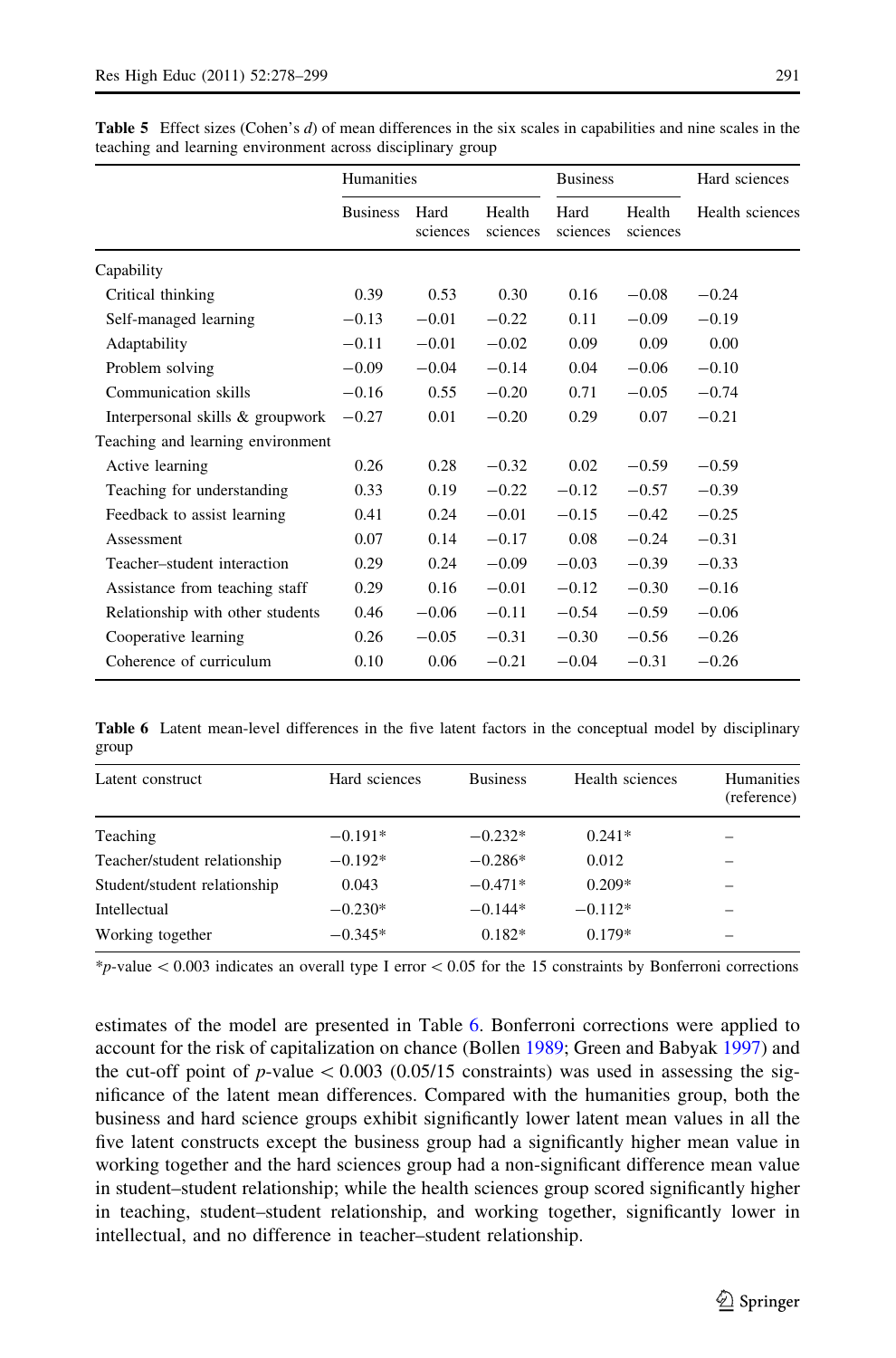#### Comparing Effects of the Environment on Capability Development

The influence of the teaching and learning environment on capability development can, firstly, be examined by inspecting the models for each of the discipline groups with partial metric invariance (Model 2a). Figure [2](#page-12-0) shows the unstandardized solution for each of the four groups by showing values for the unstandardized coefficients. Variances and disturbances to the latent variables and the values for them are not included in the diagram so as to make it conceptually simpler. The diagram includes parameters which are central to the research questions and the discussion which follows.

Table [7](#page-15-0) enables comparison of the influence of the teaching and learning environment on capability development for the four discipline groups. The table gives direct, indirect and total effects for each of the five relevant paths in the model. The upper part of the Table gives nonstandardized effects. These are normally used to examine the significance of effects. All of the factor loadings estimates of the models were statistically significant. However, the pattern of structural paths between the five latent constructs was different for the four groups in that the path from teaching to intellectual in the business group and the path from teaching to working together in the hard sciences group were statistically non-significant.

## **Discussion**

#### Epistemological Beliefs

One of the frameworks drawn upon in this discussion is that of epistemological beliefs. The Biglan [\(1973\)](#page-19-0) classification took into account epistemological differences in its derivation. It has subsequently been used to interpret epistemological issues and phenomena related to them. Becher and Trowler [\(2001](#page-19-0)) coined the notion of academic tribes to highlight differences between academic disciplines. They argued that values, ways of behaving and practices are related to the nature of knowledge and ideas in a discipline. Their book examined a range of aspects of academic life in terms of this framework, but paid relatively limited attention to teaching.

Smart and Ethington ([1995\)](#page-21-0) found differences by discipline in importance attached to goals for undergraduate education. Hard disciplines attached more importance to knowledge application, whereas soft ones thought knowledge integration was more important. Neumann and Neumann [\(1985\)](#page-21-0) suggested that the better ratings of soft disciplines might occur because knowledge within them was less established and, therefore, more likely to be discussed in class. Since interaction and discussion had been associated with positive ratings (Murray and Renaud [1995](#page-21-0)) this suggested soft disciplines would tend to be rated better than hard ones.

Lindblom-Ylänne et al.  $(2006)$  $(2006)$  studied variations in approaches to teaching by discipline. They used the Approaches to Teaching Inventory, which had two main scales; one for a conceptual change/student-focussed approach and the other for an information transmission/teacher-focussed approach. Teachers from hard disciplines were more likely to report a teacher-focussed approach, while those from soft disciplines made greater use of student-focussed approaches.

#### Humanities

In the models for the humanities and health groups, all paths between the teaching and learning environment and the capabilities latent variables were significant. These groups might, therefore, be regarded as conforming to the model in its purest form.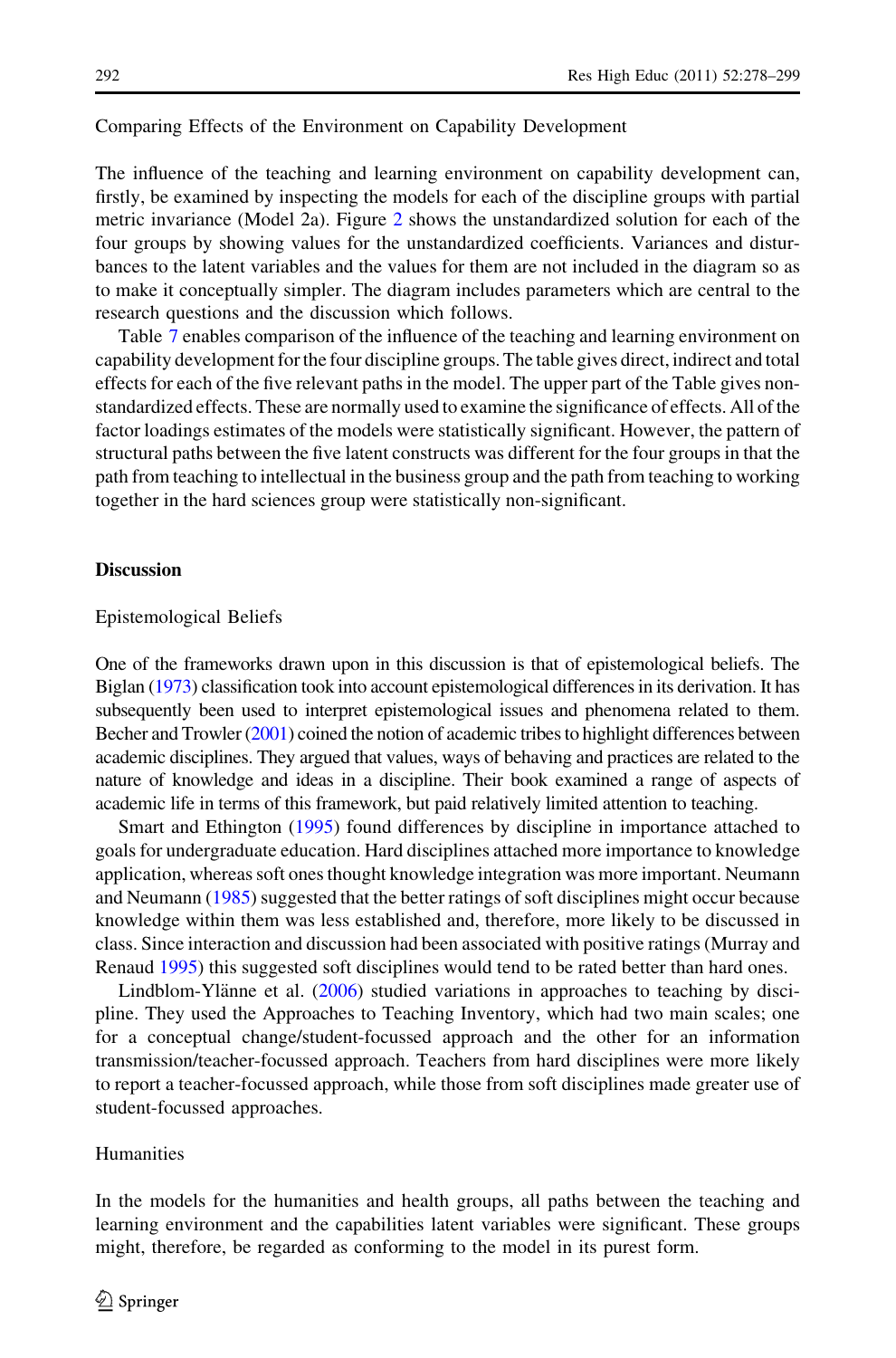| disciplinary group                                             |                 |                  |                    |                 |                  |                    |                        |                  |                    |                 |                  |                    |
|----------------------------------------------------------------|-----------------|------------------|--------------------|-----------------|------------------|--------------------|------------------------|------------------|--------------------|-----------------|------------------|--------------------|
|                                                                | Humanities      |                  |                    | <b>Business</b> |                  |                    | Hard sciences          |                  |                    | Health sciences |                  |                    |
|                                                                | effect<br>Total | Direct<br>effect | Indirect<br>effect | effect<br>Total | Direct<br>effect | Indirect<br>effect | effect<br><b>Total</b> | Direct<br>effect | Indirect<br>effect | effect<br>Total | Direct<br>effect | Indirect<br>effect |
| Jnstandardized structural path                                 |                 |                  |                    |                 |                  |                    |                        |                  |                    |                 |                  |                    |
| Teaching $\rightarrow$ intellectual                            | $0.316*$        | $0.163*$         | $0.153*$           | $0.375*$        | 0.098            | $0.277*$           | $0.247*$               | $0.275*$         | $-0.027$           | $0.404*$        | $0.153*$         | $0.251*$           |
| intellectual<br>Student-student relationship $\rightarrow$     | $0.223*$        |                  | $0.223*$           | $0.122*$        |                  | $0.122*$           | $0.364*$               |                  | $0.364*$           | $0.183*$        |                  | $0.183*$           |
| Working together $\rightarrow$ intellectual                    | $0.544*$        | $0.544*$         |                    | $0.643*$        | $0.643*$         |                    | $0.502*$               | $0.502*$         |                    | $0.551*$        | $0.551*$         |                    |
| Teaching $\rightarrow$ working together                        | $0.281*$        | $0.281*$         |                    | $0.430*$        | $0.430*$         |                    | $-0.054$               | $-0.054$         | I                  | $0.456*$        | $0.456*$         |                    |
| working together<br>Student-student relationship $\rightarrow$ | $0.411*$        | $0.411*$         | I                  | $0.189*$        | $0.189*$         | I                  | $0.725*$               | $0.725*$         | I                  | $0.335*$        | $0.335*$         | I                  |
| Standardized structural path                                   |                 |                  |                    |                 |                  |                    |                        |                  |                    |                 |                  |                    |
| Teaching $\rightarrow$ intellectual                            | 0.360           | 0.186            | 0.174              | 0.441           | 0.115            | 0.326              | 0.275                  | 0.305            | $-0.030$           | 0.512           | 0.194            | 0.318              |
| intellectual<br>Student-student relationship $\rightarrow$     | 0.320           |                  | 0.320              | 0.184           |                  | 0.184              | 0.435                  |                  | 0.435              | 0.254           |                  | 0.254              |
| Working together $\rightarrow$ intellectual                    | 0.657           | 0.657            |                    | 0.817           | 0.817            |                    | 0.585                  | 0.585            |                    | 0.713           | 0.713            |                    |
| Teaching $\rightarrow$ working together                        | 0.265           | 0.265            | Ī                  | 0.399           | 0.399            |                    | $-0.051$               | $-0.051$         | I                  | 0.446           | 0.446            | I                  |
| working together<br>Student-student relationship $\rightarrow$ | 0.487           | 0.487            |                    | 0.226           | 0.226            |                    | 0.743                  | 0.743            |                    | 0.357           | 0.357            |                    |
|                                                                |                 |                  |                    |                 |                  |                    |                        |                  |                    |                 |                  |                    |

<span id="page-15-0"></span>Table 7 Unstandardized and standardized total, direct and indirect effects of the three teaching and learning latent constructs on the two latent capability constructs by Table 7 Unstandardized and standardized total, direct and indirect effects of the three teaching and learning latent constructs on the two latent capability constructs by

\*p-value

 $< 0.05$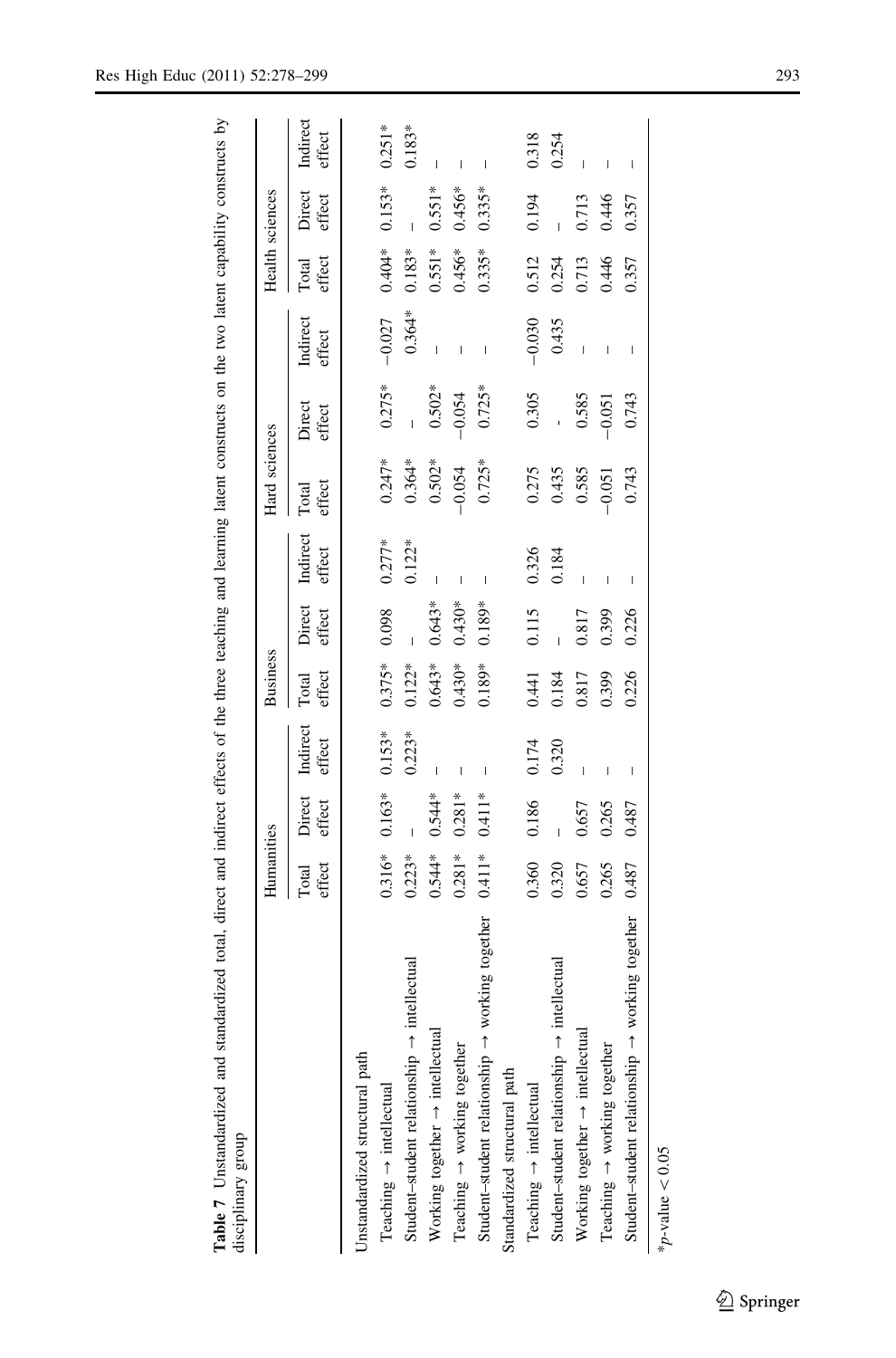The humanities group had the highest latent mean for the intellectual capabilities and noticeably higher ratings for critical thinking than any of the other three groups. This is readily explainable in terms of the epistemological framework. The humanities group would be the one in which knowledge was most contested. Teaching was, therefore, likely to involve relatively high levels of discussion of alternative positions. This would particularly nurture critical thinking, but would also help in the development of the other intellectual capabilities (Kember and Leung [2005a](#page-20-0), Kember et al. [2007\)](#page-20-0). The interaction in class also tended to strengthen student–student relationships.

# Health

The health group had intellectual capability latent means lower than for the humanities and comparable to business. All capability ratings were higher than for hard sciences. The ratings for the teaching and learning environment for health were the highest of the four groups. This data and the significance of all paths suggest no deviation from the pure model. The teaching and learning environment is optimised and as a consequence students perceive that the generic capabilities are nurtured.

The latent mean for the working together capabilities was comparable in value with business and higher than the other two groups. This is presumably because the teaching involves group activities giving practise in the working together capabilities, thus promoting their development as suggested by the highest standardised coefficient for the path between teaching and the working together capabilities among the four groups.

In terms of the epistemological framework, the health disciplines require students to acquire a body of basic knowledge which is reasonably well established. It is also important, though, that the necessary practitioner skills are also developed. These can best be developed through practise, so the health programs contain periods of clinical or professional practice as well as activities that simulate the practise of clinical skills. There are therefore significant portions of teaching devoted to active learning and interaction. There may also be an influence from these being caring professions. The teachers, most of whom would also be, or have been, practitioners in the field, may have developed an attitude of care towards their students and a heightened ability to counsel them. This would further contribute to the degree of teacher–student interaction.

# Hard Science

The hard science disciplinary grouping has the highest standardised coefficient for the direct link from the teaching latent variable to the intellectual capabilities. The reason for this is possibly indicated by the high loading of teaching for understanding on the teaching latent variable. Presumably students perceive a high importance being attached to ensuring that they have a good understanding of important constructs. Science has a foundation body of well-established knowledge that students need to understand as a prerequisite for learning more advanced concepts.

The direct path from teaching to the working together capability latent variable was non-significant for hard science, which indicates that the method of teaching did not encourage the development of the working together capabilities. This might be because the hard science teachers concentrate upon instilling knowledge of well-established concepts through a predominantly didactic form of teaching. This provides limited opportunities for students to work together in groups or engage in discussion and hence limited opportunities to practise and develop the working together capabilities.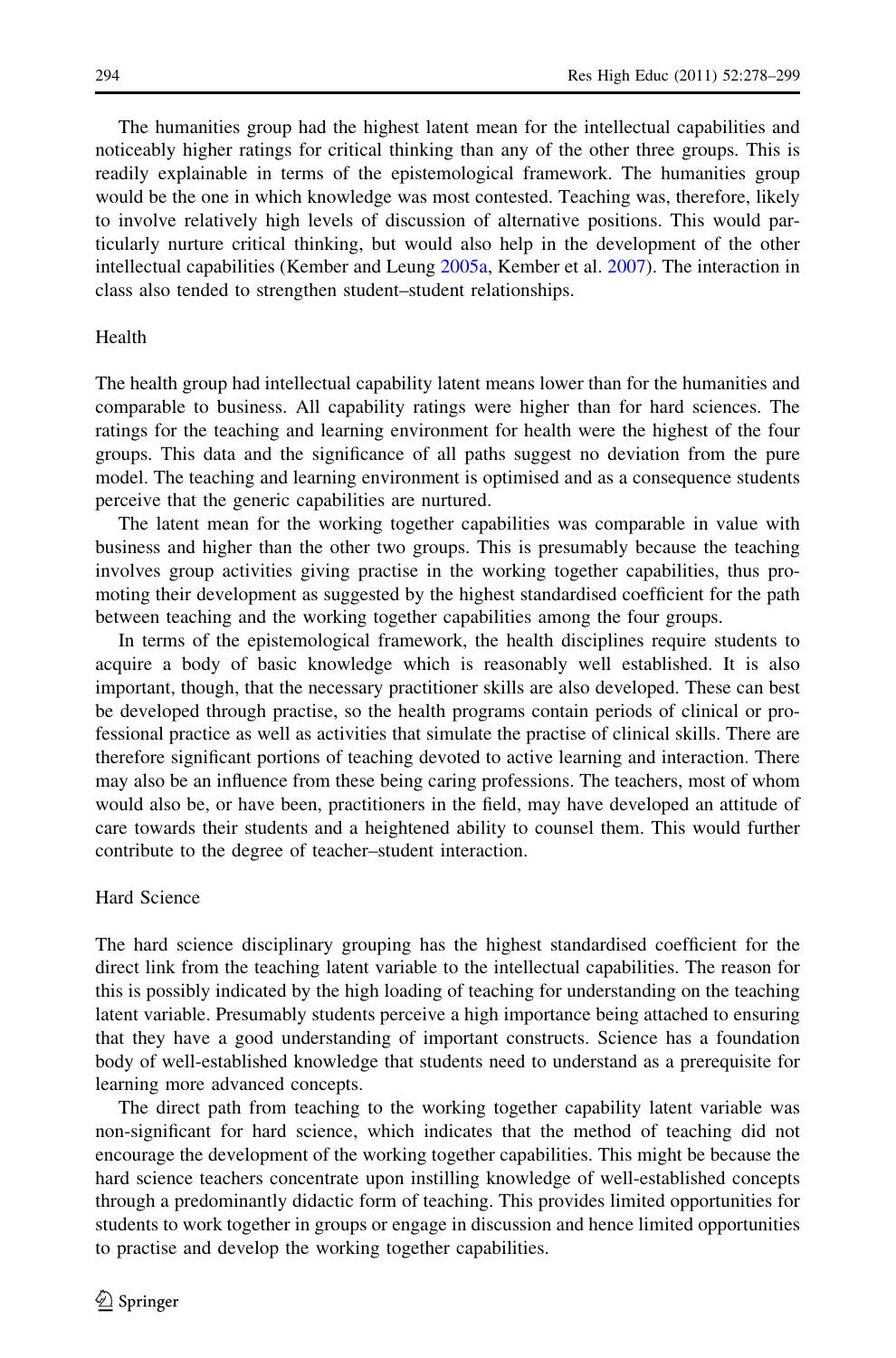Indications of the didactic nature of the teaching come from the low values for the latent means for teaching and teacher–student relationships. Teachers in the disciplines are not effectively making use of the range of teaching behaviours and learning activities encompassed within the broadly conceived teaching and learning environment. The low latent mean for teacher–student relationships suggests a limited degree of interaction because of didactic teaching.

For the hard science group, the standardised coefficient for the direct path from student– student relationships to working together was particularly high at 0.74. This path coefficient was comparatively high for the indirect path from teaching, through working together to intellectual capabilities. Presumably this path is too indirect, though, to compensate for the non-significant teaching to working together path. The outcome is a negligible indirect effect of teaching on the development of intellectual capabilities in hard science.

While the direct effect of teaching on intellectual capabilities for hard science was the highest of the four groups, the total effect ends up as the least because of the noncontribution of indirect effects. This might go some way to explaining the relatively negative student perceptions of hard science teaching in the literature.

The didactic teaching is presumably adopted because teachers in the disciplines feel that, in the early years of the degree particularly, they are teaching a well-established body of knowledge. They conceive their role as teachers to transmit this body of knowledge to their students. As the knowledge is well established the need for discussion and active learning experiences might not seem apparent.

# Hard vs Soft

In relating the findings of this study to the exiting literature, it is the comparison of hard and soft disciplines which is most pertinent. Most studies which offer any insights on why there are disciplinary differences conceptualise the issue as a hard/soft spectrum, so there is little to compare to the results for the health and business groupings of this study.

Epistemological differences have been used as an explanation for disparities in ratings and approaches to teaching between science and the humanities. Smart and Ethington ([1995\)](#page-21-0) found that, compared to hard disciplines, academics in soft disciplines placed more emphasis on knowledge acquisition and integration and less on application. This presumably links to the finding that teachers in soft disciplines are more likely to employ active learning methods (Braxton et al. [1988](#page-19-0); Lattuca and Stark [1995\)](#page-20-0).

However, academics in hard disciplines placed more value in undergraduate research projects (Lattuca and Stark [1995](#page-20-0)). The research behaviour of scientists and engineers has also been characterised by relatively high numbers of publications compared to their counterparts in the arts and social sciences (Becher and Trowler [2001\)](#page-19-0).

The comparisons seem somewhat dichotomous. The teaching behaviour of academics in science appears to be more didactic because of claims that knowledge in the disciplines is more certain. However, undergraduate research is more valued and, if publications are a reliable indicator, there is more research activity. This might give credence to the idea that disciplinary behaviours are formed as much by socially-constructed stories as by real differences (Becher and Trowler [2001;](#page-19-0) Wareing [2009](#page-21-0)). The observation could be particularly applicable to teaching behaviour. Requirements for training in teaching for university teachers are limited and often non-existent. The major influence on the teaching of new academics is, then, the behaviour of their former teachers. Teachers in hard disciplines have been found to be more likely to have teacher-centred conceptions of teaching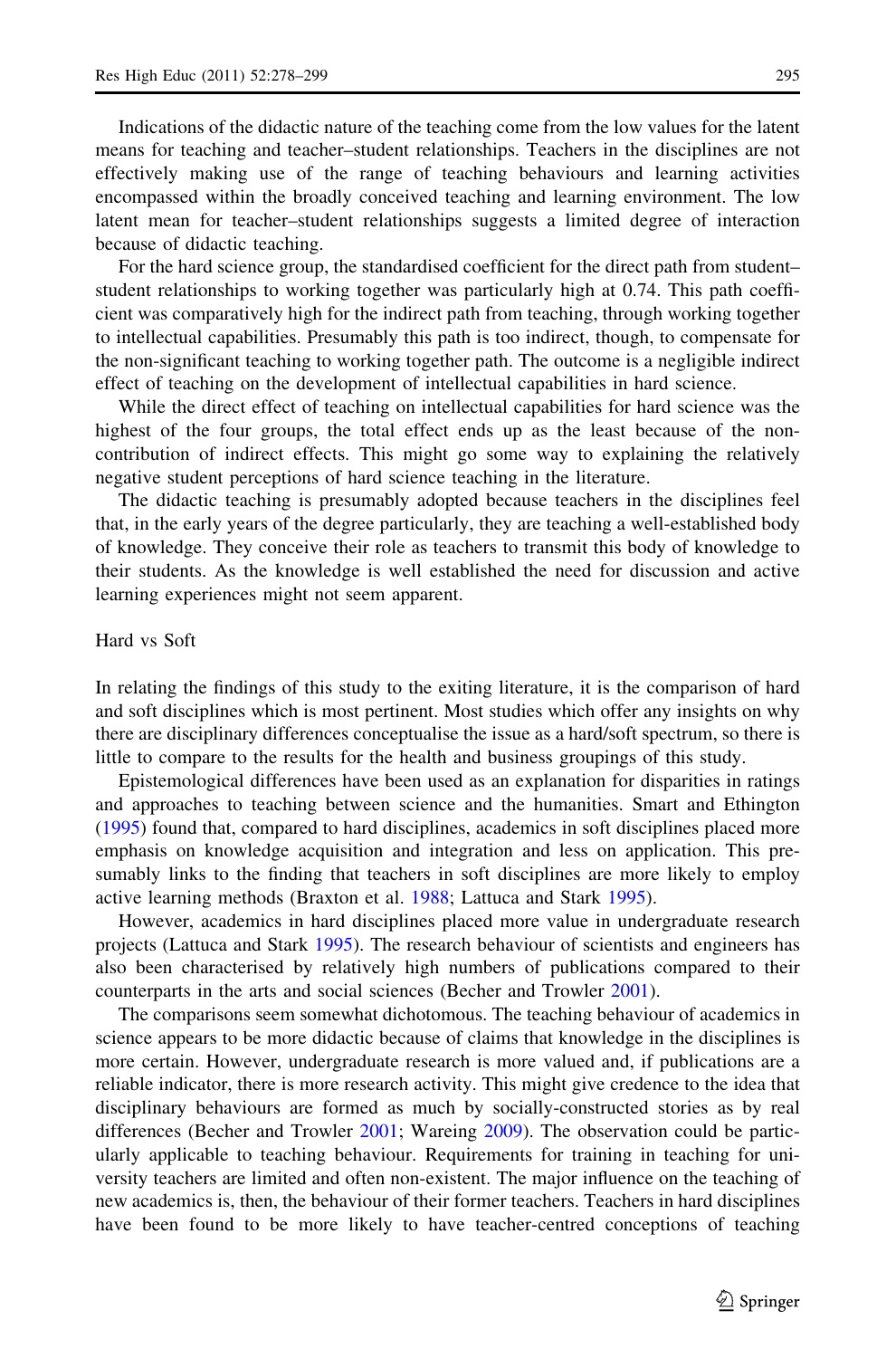(Lindblom-Ylänne et al.  $2006$ ), which means that, as students, new academics will have had considerable exposure to didactic teaching.

This suggested explanation attests to the influence of academic tribes (Becher and Trowler [2001\)](#page-19-0). Disciplinary tribes construct their own culture of teaching, influenced by real and perceived epistemological differences. These are passed on to succeeding generations of the tribe through exposure to beliefs and resulting practices during their education.

# Business Administration

For the business administration discipline, the latent mean for the working together capabilities is the highest of the four groups. The reason seems to be connected with the nature of teaching and learning, since the standardised coefficient from teaching to the working together capabilities is the highest of the four groups. This might be interpreted as meaning that the business administration discipline set a relatively high proportion of learning activities, such as group projects, which involve students working together. There might also be requirements for students to make presentations, which would help the development of communication skills. The programs also organised extra-curricular activities, such as visits and competitions, which help nurture working together qualities. This also provides a reason for non-invariance of the factor loadings of the student–student relationship with the other two disciplinary groups.

The business administration group had the lowest latent mean for teaching. The loadings on assessment and coherence of the curriculum were the lowest for the four groups, which presumably indicates students' perceptions of these were less strong. The latent means for intellectual capability development for the business administration and other groups were not significantly different. The lower teaching latent mean meant a smaller extent in the development of intellectual capabilities via direct impact. The indirect contribution for business was higher, though, because of the stronger impact of teaching upon the working together capabilities.

The teaching in business therefore placed an emphasis on developing working together capabilities through learning activities. There was less stress than science on teaching a body of knowledge. This is presumably because the disciplinary knowledge is not as wellestablished, particularly in management and marketing, while greater importance is attached to the development of business skills.

# Conclusion

There has been an abundant literature attesting to variations in students' ratings of teaching by discipline and the patterns of variation have been quite consistent over numerous studies. However, there have been limited insights into why these occurred, and few of the attempted explanation have been backed with empirical evidence. The basis of using CTEQs as quality assurance measures is that they give reasonably reliable and valid measures of teaching quality. This suggests that students commonly report perceptions of variations in quality in teaching which show quite systematic distinction by discipline.

In this study we established that data from four disciplinary groups fitted to a common model of good teaching influencing the development of generic capabilities. Use of multiple-group SEM also showed configural invariance which reinforced the conclusion that the nature of an effective teaching and learning environment was consistent between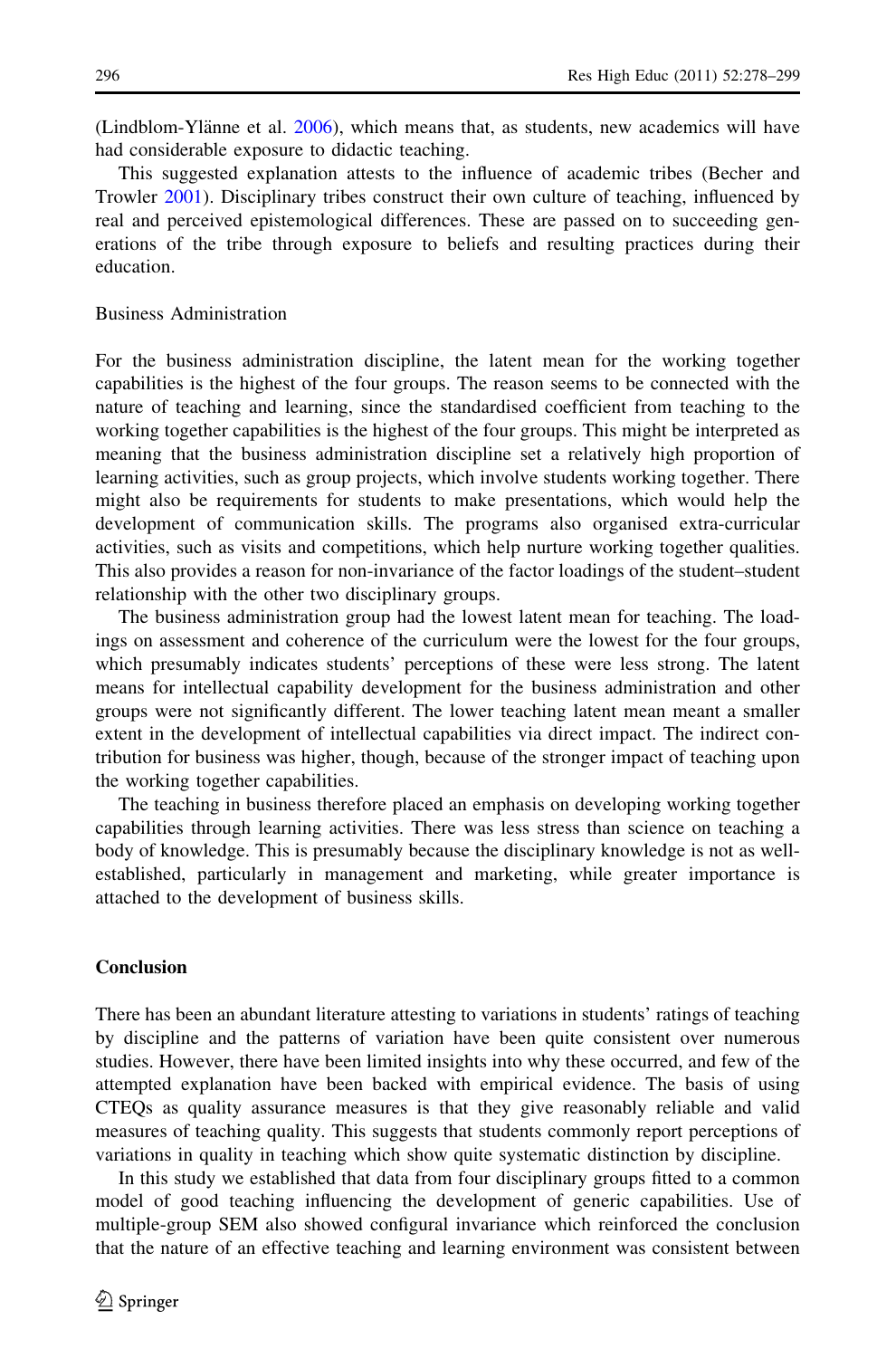<span id="page-19-0"></span>disciplines. There were, however, differences in the magnitude of structural paths and latent means. This implies that there were differences between disciplines in the extent to which elements within the teaching and learning environment were brought into play. It was possible to suggest reasons for these disciplinary variations in terms of the epistemological nature of the disciplines. Though, it appears that socially-constructed stories might play as much a part epistemological beliefs as real disciplinary differences.

The study was confined to one university, so generalization is debateable. The patterns of variation in ratings within the sample were entirely consistent with those found in large studies and meta-analyses elsewhere. There is also prior evidence to back the inference of a common model of good teaching across disciplines, but differing degrees of implementation. Interpreting disciplinary differences in terms of epistemological distinctions has been common for other phenomenon. It is, therefore, plausible that the suggested explanation could also apply in other contexts. This is particularly the case if there is acceptance of the suggested influence of disciplinary tribes, in influencing the formation of sociallyconstructed beliefs about epistemology. Disciplinary tribes are international, so their influence should also be international.

Open Access This article is distributed under the terms of the Creative Commons Attribution Noncommercial License which permits any noncommercial use, distribution, and reproduction in any medium, provided the original author(s) and source are credited.

### References

- Aleamoni, L. M. (1999). Student rating myths versus research facts from 1924 to 1998. Journal of Personnel Evaluation in Education, 13(2), 153–166.
- Barnes, M. W., & Patterson, R. H. (1988). Using teaching evaluation results to plan departmental strategies to accomplish the institutional mission. Paper presented at the annual meeting of the Society for College and University Planning, Toronto, ON.
- Barrie, S. (2006). Understanding what we mean by the generic attributes of graduates. *Higher Education*, 51(2), 215–241.
- Becher, T., & Trowler, P. R. (2001). Academic tribes and territories: Intellectual enquiry and the cultures of disciplines. Milton Keynes, UK: SRHE and Open University Press.
- Bentler, P. M. (1990). Comparative fit indexes in structural models. Psychological Bulletin, 107, 238–246.
- Bentler, P. M. (2006). EQS structural equations program manual. Encino, CA: Multivariate Software.
- Biggs, J. (1987). Student approaches to learning and studying. Melbourne: Australian Council for Educational Research.
- Biglan, A. (1973). The characteristics of subject matter in different academic areas. Journal of Applied Psychology, 57, 195–203.
- Bollen, K. A. (1989). Structural equations with latent variables. New York: Wiley.
- Braxton, J. M., Olsen, D., & Simmons, A. (1988). Affinity disciplines and the use of principles of good practice for undergraduate education. Research in Higher Education, 39(3), 299–318.
- Browne, M. W., & Cudeck, R. (1993). Alternative ways of assessing model fit. In K. A. Bollen & J. S. Long (Eds.), Testing structural equation models (pp. 136–161). Newbury Park, CA: Sage.
- Byrne, B. M. (2006). Structural equation modelling with EQS: Basic concepts, applications, and programming (2nd ed.). Mahwah, NJ: Lawrence Erlbaum.
- Byrne, B. M., Shavelson, R. J., & Muthen, B. (1989). Testing for the equivalence of factor covariance and mean structures: The issue of partial measurement invariance. Psychological Bulletin, 105, 456–466.
- Candy, P. C., & Crebert, R. G. (1991). Lifelong learning: An enduring mandate for higher education. Higher Education Research and Development, 10, 3–18.
- Cashin, W. E. (1990). Students do rate different academic fields differently. New directions for teaching and learning, 43, 113–121.
- Centra, J. A. (2003). Will teachers receive higher student evaluations by giving higher grades and less course work? Research in Higher Education, 44(5), 495–518.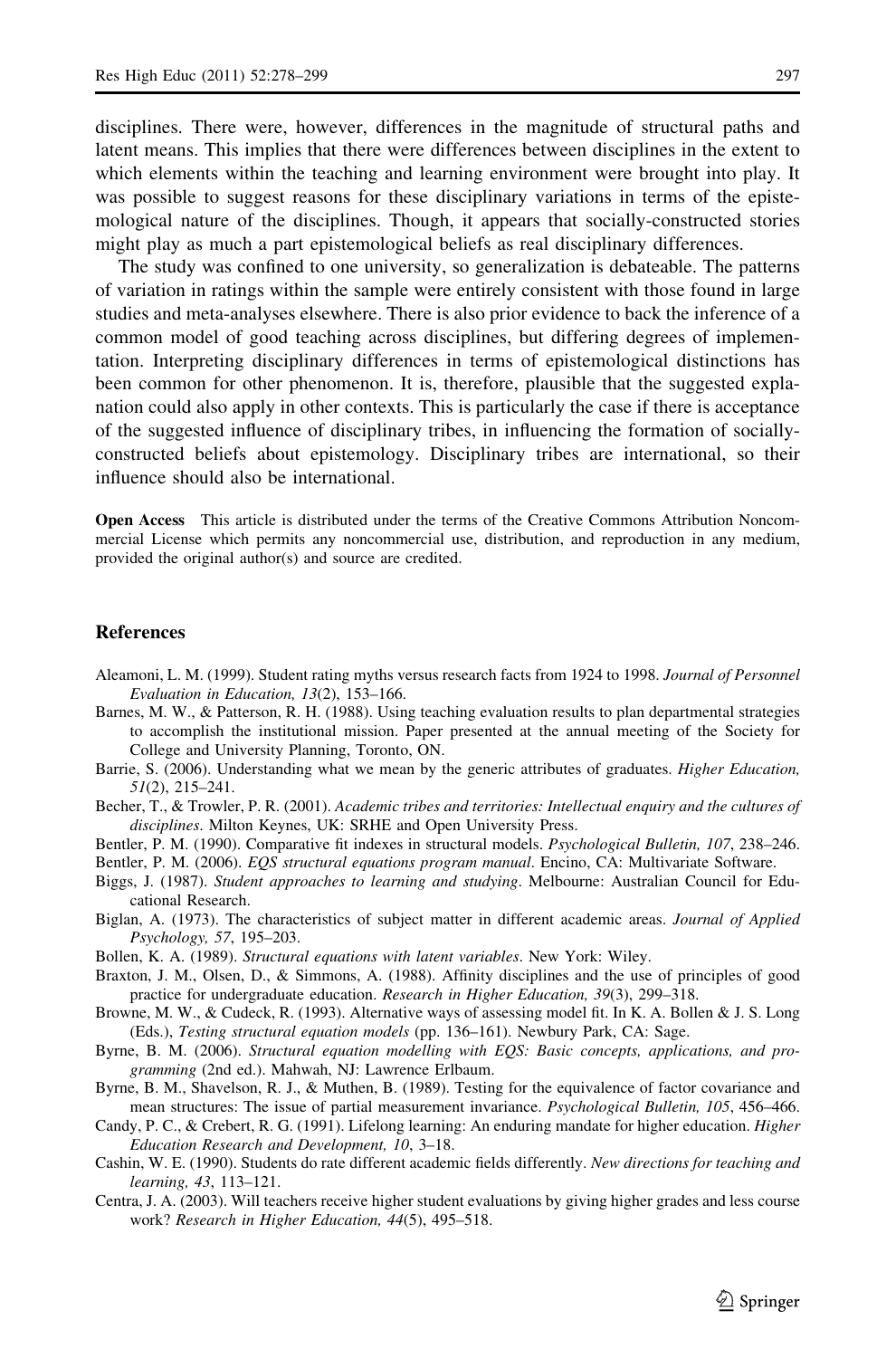- <span id="page-20-0"></span>Cohen, J. (1988). Statistical power analysis for the behavioural science (2nd ed.). Hillsdale, NJ: Lawrence Erlbaum.
- Entwistle, N. J., & Ramsden, P. (1983). Understanding student learning. London: Croom Helm.
- Feldman, K. A. (1978). Course characteristics and college students' ratings of their teachers; what we know and what we don't. Research in Higher Education, 9, 199–242.
- Feldman, K. A. (1996). Identifying exemplary teaching: Using data from course and teacher evaluations. New Directions for Teaching and Learning, 65, 41–50.
- Feldman, K. A. (1997). Identifying exemplary teachers and teaching: Evidence from student ratings. In R. P. Perry & J. C. Smart (Eds.), Effective teaching in higher education: Research and practice (pp. 368–395). New York: Agathon Press.
- Feldman, K. A. (2007). Identifying exemplary teachers and teaching: Evidence from student ratings. In R. P. Perry & J. C. Smart (Eds.), The scholarship of teaching and learning in higher education: An evidence-based perspective (pp. 93–126). New York: Springer.
- Green, S. B., & Babyak, M. K. (1997). Control of Type I errors with multiple tests of constraints in structural equation modelling. Multivariate Behavioral Research, 32, 39–51.
- Hativa, N., & Marincovich, M. (1995). Disciplinary differences in teaching and learning: Implications for practice. San Francisco: Jossey-Bass.
- Holye, R. H. (1995). Structural equation modelling: Concepts, issues, and applications. Thousand Oaks, CA: Sage.
- Hu, L. T., & Bentler, P. M. (1999). Cutoff criteria for fit indexes in covariance structure analysis: Conventional criteria versus new alternatives. Structural Equation Modeling, 6, 1–55.
- Kember, D., & Leung, D. Y. P. (2005a). The impact of the teaching and learning environment on the development of generic capabilities needed for a knowledge-based society. Learning Environments Research, 8, 245–266.
- Kember, D., & Leung, D. Y. P. (2005b). The influence of active learning experiences on the development of graduate capabilities. Studies in Higher Education, 30, 155–170.
- Kember, D., & Leung, D. Y. P. (2006). Characterising a teaching and learning environment conducive to making demands on students while not making their workload excessive. Studies in Higher Education, 31, 185–198.
- Kember, D., & Leung, D. Y. P. (2009). Development of a questionnaire for assessing students' perceptions of the teaching and learning environment and its use in quality assurance. Learning Environments Research, 12, 15–29.
- Kember, D., Leung, D. Y. P., & Ma, R. S. F. (2007). Characterising learning environments capable of nurturing generic capabilities in higher education. Research in Higher Education, 48, 609–632.
- Kember, D., Ma, R. S. F., McNaught, C., & 18 excellent teachers. (2006). Excellent university teaching. Hong Kong: Chinese University Press.
- Kember, D., & McNaught, C. (2007). Enhancing university teaching: Lessons from research into award winning teachers. Abingdon, Oxfordshire: Routledge.
- Kwan, K. P. (1999). How fair are student ratings in assessing the teaching performance of university teachers? Assessment and Evaluation in Higher Education, 24, 181–195.
- Lattuca, L. R., & Stark, J. S. (1995). Modifying the major: Discretionary thoughts from ten disciplines. Review of Higher Education, 18(2), 315–344.
- Leckey, J. F., & McGuigan, M. A. (1997). Right tracks—wrong rails: The development of generic skills in higher education. Research in Higher Education, 38, 365–378.
- Leung, D. Y. P., & Kember, D. (2005a). Comparability of data gathered from evaluation questionnaires on paper and through the internet. Research in Higher Education, 46, 571–591.
- Leung, D. Y. P., & Kember, D. (2005b). The influence of the part-time study experience on the development of generic capabilities. Journal of Further and Higher Education, 29, 91–101.
- Leung, D. Y. P., & Kember, D. (2006). The influence of teaching approach and teacher–student interaction on the development of graduate capabilities. Structural Equation Modeling, 13, 264–286.
- Lindblom-Ylänne, S., Trigwell, K., Nevgi, A., & Ashwin, P. (2006). How approaches to teaching are affected by discipline and teaching context. Studies in Higher Education, 31, 285–298.
- Longworth, N., & Davies, W. K. (1996). Lifelong learning. London: Kogan Page.
- Marsh, H. W. (1987). Students' evaluations of university teaching: Research findings, methodological issues, and directions for future research. International Journal of Educational Research, 11, 253–388.
- Marsh, H. W. (2007). Students' evaluations of university teaching: Dimensionality, reliability, validity, potential biases and usefulness. In R. P. Perry & J. C. Smart (Eds.), The scholarship of teaching and learning in higher education: An evidence-based perspective (pp. 319–383). New York: Springer.